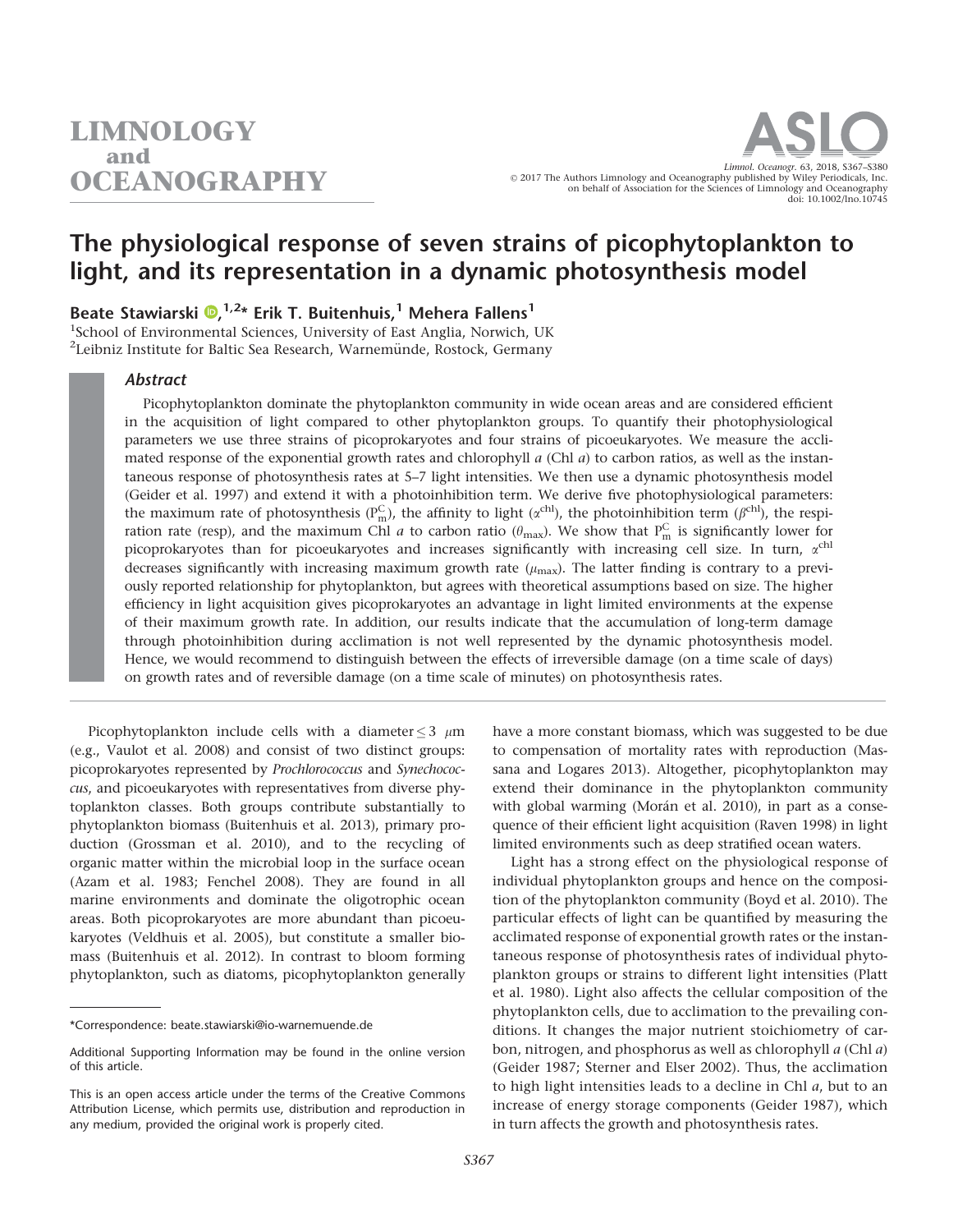Picophytoplankton have distinct photophysiological characteristics. The picoprokaryote Prochlorococcus sp. reaches the smallest possible size, while containing all essential photosynthetic and metabolic apparatus (Raven 1998). It includes low-light and high-light adapted ecotypes which are characterized by differences in pigment composition (Partensky et al. 1999). Picoeukaryotes include a variety of taxa with more complex cells, different pigment compositions and individual photophysiological characteristics. Previous studies described the photophysiology of picophytoplankton (e.g., Glover et al. 1987; Partensky et al. 1993; Shimada et al. 1996; Moore and Chisholm 1999), however they usually focused on picoprokaryotes or only included individual representatives of picoeukaryotes to present a selected number of parameters.

Edwards et al. (2015) compiled photophysiological data for phytoplankton over a wide size range to identify the drivers, in particular cell size and taxonomy, of photophysiological traits, which are responsible for adaptation to the environment. Such an approach is crucial for the improvement of the parameterization of marine biogeochemical models based on plankton functional types. They showed that the affinity to light  $(\alpha^{\text{ch}})$  increases with cells size as a consequence of an increased packaging effect of pigments of larger cells, but they also found taxonomic or environmental influences. Further, they found a positive correlation between  $\alpha^{\text{chl}}$  and the maximum growth rate ( $\mu_{\text{max}}$ ) at optimum light intensity, which they infer to be a taxonomic effect. However, they also identified this pattern for diatoms or dinoflagellates only.

They also showed a negative, however not significant trend of optimum light intensity at which growth is maximal with cell volume. In theory light saturation should increase with increasing size due to decreasing light harvesting efficiency and also decreasing photoinactivation effects in larger cells (Key et al. 2010). Steady state models were used in earlier studies to model the effects of light on the physiological response of individual phytoplankton groups (e.g., Cullen 1990; Falkowski and La Roche 1991). These models describe the photosynthesis rates in response to light under balanced growth conditions and time independent acclimated Chl a to carbon ratios. The photosynthesis rates are represented by an exponential function of irradiance.

A more advanced approach led to the development of dynamic photosynthesis models (e.g., Geider et al. 1997). In dynamic photosynthesis models, descriptions of both cellular carbon and Chl a synthesis are included. Also, the environmental feedback of the Chl a to carbon ratio on the photosynthesis rates is considered over time under unbalanced growth conditions (Geider et al. 1997). Chl a only accounts for 0.1–5% of organic biomass within phytoplankton cells (Geider et al. 1997). Despite this variability, it is still commonly used in research as an indicator for biomass because of the ease with which Chl a concentration can be

measured by satellite or shipboard observations. Thus, the ability to describe the dynamic changes in the chlorophyll to carbon ratio of different algal groups is an important improvement, both because phytoplankton carbon cannot be measured independent of other particulate organic carbon stocks in the field, and because variability of the Chl a to carbon ratio is a significant contributor to (interannual) variability in ocean primary production (Buitenhuis et al. 2013).

In the present study, we will investigate the physiological response of seven strains of picophytoplankton to light, including representatives of both picoprokaryotes and picoeukaryotes. The examined picoprokaryotes will include the two main genera, Synechococcus and Prochlorococcus, including different ecotypes, while the picoeukaryotes will cover the size spectrum from 1.2  $\mu$ m to 2  $\mu$ m and belong to four different phytoplankton classes. To quantify the effects of light on their physiology, we will (1) quantify exponential growth rates in response to light under acclimated conditions, (2) measure the photosynthesis rates of acclimated cultures over a range of light intensities, (3) measure the Chl a to carbon rations of the acclimated cultures, and (4) add a dynamic representation of photoinhibition to the dynamic photosynthesis model, developed by Geider et al. (1997) to validate it with the three measured datasets for growth rates, photosynthesis rates, and Chl a to carbon ratios. The results will also address the question whether picoprokaryotes differ significantly from picoeukaryotes in terms of their physiological parameterization in response to light, which is relevant for their representation in marine biogeochemical models. We will further test, whether size related trends can be identified for picophytoplankton, which deviate from the current knowledge on phytoplankton photophysiology.

## Material and methods

## Experimental procedures and analyses

To investigate the effect of light on the exponential growth rates, photosynthesis rates and Chl a to carbon ratios of picophytoplankton, seven strains from diverse phytoplankton classes were obtained from the Roscoff culture collection (RCC, Vaulot et al. 2004). They include three strains belonging to the group of picoprokaryotes: Synechococcus sp. (RCC 30), high light (HL, RCC 296) and low light (LL, RCC162) adapted strains of Prochlorococcus sp., as well as four strains belonging to the group of picoeukaryotes: Triparma eleuthera (RCC 212), formerly known as Bolidomonas pacifica (Ichinomiya et al. 2016), Micromonas pusilla (RCC 1677), Picochlorum sp. (RCC 289) and Nannochloropsis granulata (RCC 438) (Table 1). The cell size was provided by the culture collection for six strains, and obtained from the literature for T. eleuthera (Guillou et al. 1999).

Of each strain, 5–7 cultures were grown in conical flasks (400 mL) in artificial seawater medium (ESAW) (Berges et al. 2001), with ammonium (882  $\mu$ M (NH<sub>4</sub>)<sub>2</sub>SO<sub>4</sub>) as the nitrogen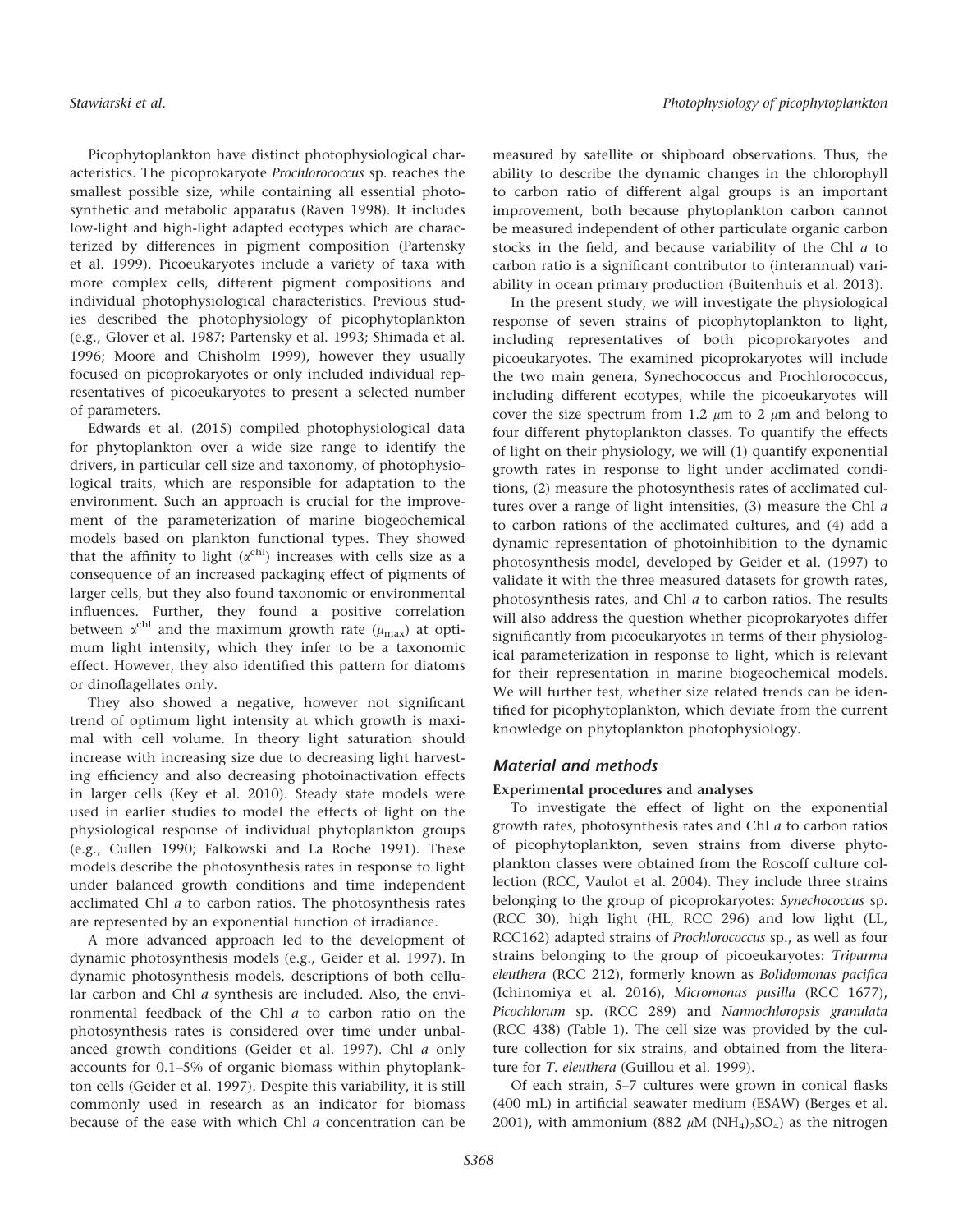|                 | <b>Species</b>           | <b>RCC</b> | Size $(\mu m)$ | Location of isolation                | Depth of isolation (m) |
|-----------------|--------------------------|------------|----------------|--------------------------------------|------------------------|
| Picoprokaryotes | Prochlorococcus sp. (HL) | 296        | 0.6            | 8° 32.5'N, 136° 31.8'E               | 150                    |
|                 | Prochlorococcus sp. (LL) | 162        | 0.6            | 38° 59'N, 40° 33' W                  | 10                     |
|                 | Synechococcus sp.        | 30         |                | 26° 18′ N, 63° 26′W                  | 120                    |
| Picoeukaryotes  | T. eleuthera             | 212        | 1.2            | $2^{\circ}$ 30'N, 150 $^{\circ}$ 0 W | 15                     |
|                 | M. pusilla               | 1677       | 1.5            | 54° 24'N, 4° 3'E                     | 10                     |
|                 | Picochlorum sp.          | 289        |                | 7° 0'S, 150° 0'W                     | 15                     |
|                 | N. granulata             | 438        |                | 41° 40′N, 2° 48′E                    | 0                      |
|                 |                          |            |                |                                      |                        |

Table 1. Picophytoplankton strains examined in this study, including three strains of picoprokaryotes and four strains of picoeukaryotes, their Roscoff culture collection number (RCC), cell size (diameter) and location and depth of isolation.

source and 10 nM of selenium ( $Na<sub>2</sub>SeO<sub>3</sub>$ ). The flasks were sealed with a cotton wool stuffed linen stopper, to allow for oxygen exchange with the atmosphere.

They were placed in a Sanyo incubator (Versatile Environmental test chamber) at a constant temperature of  $22^{\circ}$ C, and acclimated to light intensities between 13  $\mu$ mol photons  $\rm m^{-2}$  s $^{-1}$  and 720  $\rm \mu m$ ol photons  $\rm m^{-2}$  s $^{-1}.$  The light intensities were provided by fluorescent tubes (Mitsubishi/Osram FC40ss.W/37), dimmed by neutral density film and measured with a Radiometer (Biospherical Instruments QSL-2101). The light cycle was set to 14 h of light per day. The cultures were gradually acclimated to the experimental light intensities for at least five generations before any measurements were taken, and kept in exponential growth for the duration of the experiments. For this, inocula from the  $3<sup>rd</sup> - 7<sup>th</sup>$  consecutive day of exponential growth, depending on the light intensity, were used and diluted to continue in exponential growth and to reduce selective processes (Lakeman et al. 2009). As the cultures did not reach stationary phases and the exchange of oxygen and inorganic carbon with the atmosphere was allowed we could also exclude potential stress effects through inorganic chemistry.

To obtain the exponential growth rates of the acclimated cultures, two 4 mL samples were taken daily and the in vivo fluorescence was measured in a Turner Design Fluorometer (10 AU) (Stawiarski et al. 2016). After 3–5 d photosynthesis rates were measured in two oxygraph systems (Hansatech Instruments Ltd, DW1/AD electrode chamber). Each oxygraph chamber was filled with a 3 mL sample of the acclimated culture and the oxygen concentration was measured continuously at a constant temperature of  $21^{\circ}$ C. There was no significant change of Chl  $a$  to carbon ratios between the acclimation temperature and the temperature used in the oxygraph chamber for all species (linear regression, ANOVA  $(p > 0.05)$ , Stawiarski et al. 2016). Hence, this difference of 1°C should not affect the photosynthesis measurements. The light intensities were increased every 10 min in nine steps between 0  $\mu$ mol photons m<sup>-2</sup> s<sup>-1</sup> and 2000  $\mu$ mol photons  $\rm m^{-2}$  s<sup>-1</sup> by changing neutral density filters in front of a 3 Watt white LED lamp (Deltech GU10-1HP3W). All

photosynthesis rate measurements were conducted during the exponential growth phase of the acclimated cultures after at least 6 h of light to exclude a potential effect of the day: night cycle on the Chl a quota and hence on the photosynthesis rates. These measurements were repeated three times for each acclimated culture with several days inbetween to obtain up to 42 photosynthesis light response curves (PI-curves) per strain (5–7 acclimation light intensities  $\times$  two oxygraph chambers  $\times$  three replicates). Measurements from the second 5 min were used to determine the photosynthesis rate. To correct for the oxygen consumption rate by the electrodes, 3 mL of filtrate from the culture were measured in the oxygraph chambers before the photosynthesis rate measurements were taken. The oxygen consumption rate was obtained after the signal stabilized. Both Prochlorococcus sp. strains were filtered through polycarbonate filters (pore size 0.2  $\mu$ m, Whatman), the other cultures were filtered through GF/F grade filters (nominal pore size of 0.7  $\mu$ m, Whatman). The oxygen consumption rates were not statistically different (ANOVA,  $p = 0.91$ ) between the filtrates using the two filter types, which indicates that a potentially significant influence of bacterial respiration in the culture medium can be excluded.

To obtain Chl a to carbon ratios, samples of both particulate organic carbon (POC) and Chl a were taken simultaneously with the photosynthesis rate measurements for all acclimated cultures of each strain. POC samples were collected on precombusted 13 mm GF/F grade (Whatman) filters for five strains. For samples of the Prochlorococcus sp. strains a layer of three filters was used, because preliminary tests showed that no cells passed through. Chl a samples were collected on precombusted 25 mm GF/F grade filters (Whatman) for five strains, and on 25 mm polycarbonate filters (Whatman, cyclopore track etched membrane, pore size = 0.2  $\mu$ m) for the *Prochlorococcus* sp. strains. Both filter types have been shown to lead to comparable Chl a results using phytoplankton samples (Hashimoto and Shiomoto 2000). Both POC and Chl a samples were rinsed with Milli-Q water (Paulino et al. 2013), frozen in liquid nitrogen immediately after sampling and stored at  $-80^{\circ}$ C until analyses.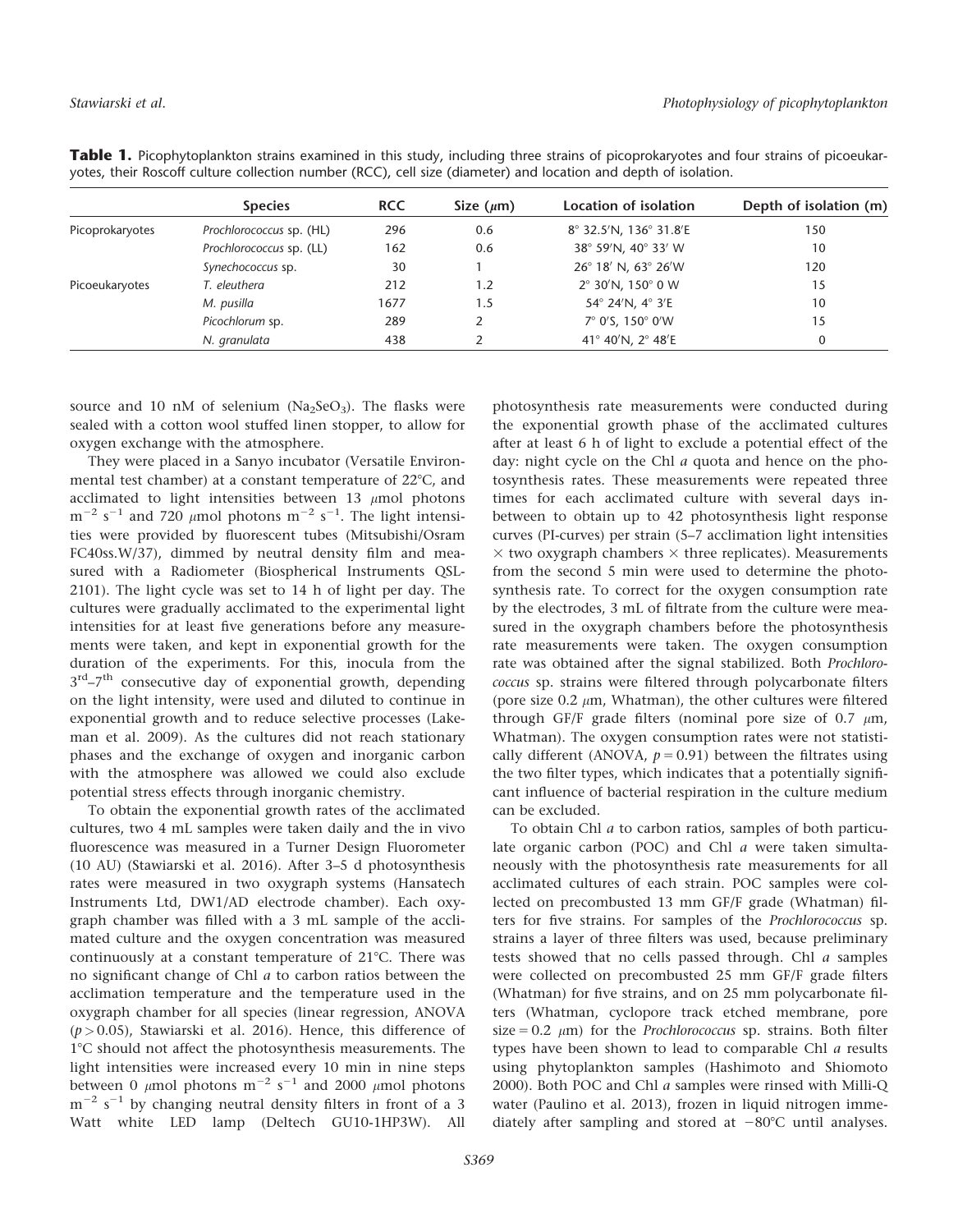| Parameter             | <b>Definition</b>                                                                        | Unit                                                 |
|-----------------------|------------------------------------------------------------------------------------------|------------------------------------------------------|
| $P^C$                 | Carbon specific rate of photosynthesis                                                   | $d^{-1}$                                             |
| $P_m^C$               | Carbon specific maximum rate of photosynthesis                                           | $d^{-1}$                                             |
| $P_{m}^{ChI}$         | Chl a specific maximum rate of photosynthesis                                            | $g \text{ C } d^{-1}$ (g ChI) <sup>-1</sup>          |
| $\alpha$ chl          | Chl a specific initial slope of the photosynthesis vs. irradiance curve (light affinity) | q C m <sup>2</sup> (q Chl mol photons) <sup>-1</sup> |
| $\beta^{\text{ChI}}$  | Chl a specific light inhibition parameter                                                | q C m <sup>2</sup> (q Chl mol photons) <sup>-1</sup> |
| resp                  | Respiration rate                                                                         | $d^{-1}$                                             |
| $\theta$              | Chl <i>a</i> :carbon ratio                                                               | q Chl $a$ q <sup>-1</sup> C                          |
| $\theta_{\text{max}}$ | Maximum Chl a:carbon ratio                                                               | q Chl $a$ q <sup>-1</sup> C                          |
| $I_{\rm k}$           | Light saturation of photosynthesis without light inhibition                              | $\mu$ mol photons m <sup>-2</sup> s <sup>-1</sup>    |
| $I_{\text{Opt}}$      | Light saturation of photosynthesis with light inhibition                                 | $\mu$ mol photons m <sup>-2</sup> s <sup>-1</sup>    |
| $\mu_{\text{max}}$    | Maximum growth rate at optimum light intensity                                           | $d^{-1}$                                             |

Table 2. Definition of photophysiological parameters estimated by the dynamic photosynthesis model and other derived photophysiological parameters.

The cell numbers were measured by flow cytometry (BD Biosciences FACSCalibur). The flow rate was calibrated using the method by Marie et al. (2005).

POC samples were dried for 24 h at  $40^{\circ}$ C, placed into precombusted tin capsules and analyzed with an elemental analyser (Exeter Analytical, CE-440), which was calibrated with acetanilide (Exeter Analytical). The results were corrected for medium blanks on the corresponding number of filters. The Chl a samples were extracted in 10 mL of acetone (Fisher Scientific,  $99.8+$  %), disintegrated by shaking and vortexing, and stored for 24 h in the dark at  $4^{\circ}$ C. Afterwards, the samples were centrifuged, and the fluorescence of the supernatant was measured in a Fluorescence Spectrometer (PerkinElmer LS 45). To correct for chlorophyll degradation products three drops of 8% HCl were added into the cuvette for an additional measurement. Prior to analyses, the concentration of the calibration standard (SIGMAproduct No C5753) was obtained (Parsons et al. 1984).

## Calculations

For calculating the exponential growth rates  $(d^{-1})$  of the acclimated cultures in response to light, a linear regression was applied through at least three consecutive measurements of the log-transformed in vivo fluorescence measurements. For calculating the photosynthesis rates  $(d^{-1})$  in response to light, the measured changes in oxygen concentration over time ( $\mu$ mol O<sub>2</sub> L<sup>-1</sup> s<sup>-1</sup>) were converted into units of carbon production and normalized by the measured POC quota per cell. For the conversion a photosynthetic quotient of 1.1 mol  $O_2$  mol<sup>-1</sup> CO<sub>2</sub> was used, which is appropriate for cultures grown on ammonium as the nitrogen source (Laws 1991). Individual photosynthesis light response curves were discarded, if the photosynthesis minus respiration rate near the acclimated light intensity deviated substantially from the measured growth rates. The photosynthesis rates for the acclimated cultures of T. eleuthera were too low to obtain a distinct signal because of low cell densities, hence only eight

reasonable photosynthesis light response curves were obtained.

To model the response of exponential growth rates, photosynthesis rates and Chl a to carbon ratios to light we use the dynamic photosynthesis model of Geider et al. (1997, their Eqs. 2–4). We extended their Eq. 1 with a photoinhibition term, which we obtained by reformulating the steady state light inhibition model (Platt et al. 1980) to match the dependence on a variable Chl  $a$  to carbon ratio in the dynamic photosynthesis model (Eqs. 1, 2).

$$
\frac{\delta C}{\delta t} = P_m^C \left( 1 - \exp\left(\frac{-\alpha^{ch} I \theta}{P_m^C}\right) \right) \exp\left(\frac{-\beta^{Ch} I \theta}{P_m^C}\right) - \operatorname{resp} \times C \qquad (1)
$$
\n
$$
\frac{\delta Chl}{\delta t} = \left( P_m^C \times \left( 1 - \exp\left(\frac{-\alpha^{ch} I \theta}{P_m^C}\right) \right) \exp\left(\frac{-\beta^{Ch} I \theta}{P_m^C}\right) \right)
$$
\n
$$
\left( P_m^C \times \left( 1 - \exp\left(\frac{-\alpha^{ch} I \theta}{P_m^C}\right) \right) \exp\left(\frac{-\beta^{Ch} I \theta}{P_m^C}\right) - \operatorname{resp} \right) \times \frac{\theta_{\max}}{\alpha^{ch} I \theta} \times C \qquad (2)
$$

See Table 2 for an explanation of the symbols.

Five parameters ( $P_m^C$ ,  $\alpha^{chl}$ ,  $\beta^{chl}$ , resp,  $\theta_{max}$ ) were estimated using a random parameter generation combined with a golden section search to minimize the residual sum of squares (RSS) between the model and measurements (Buitenhuis and Geider 2010). The three sets of measurements were: the exponential growth rates, photosynthesis rates, and the Chl  $a$  to carbon ratios. The data set for the photosynthesis rate measurements was larger than for the other two measurements, and had a larger relative standard deviation (RSD), hence it dominated the RSS, while the other sets of measurements, with their smaller RSD in fact provided better constraints on the parameters. The average RSD of the replicate measurements was 70% for photosynthesis rates, 11.8% for exponential growth rates, and 15.6% for the Chl a to carbon ratios. In addition, the contribution of the Chl a to carbon ratios to the RSS between the model and the measurements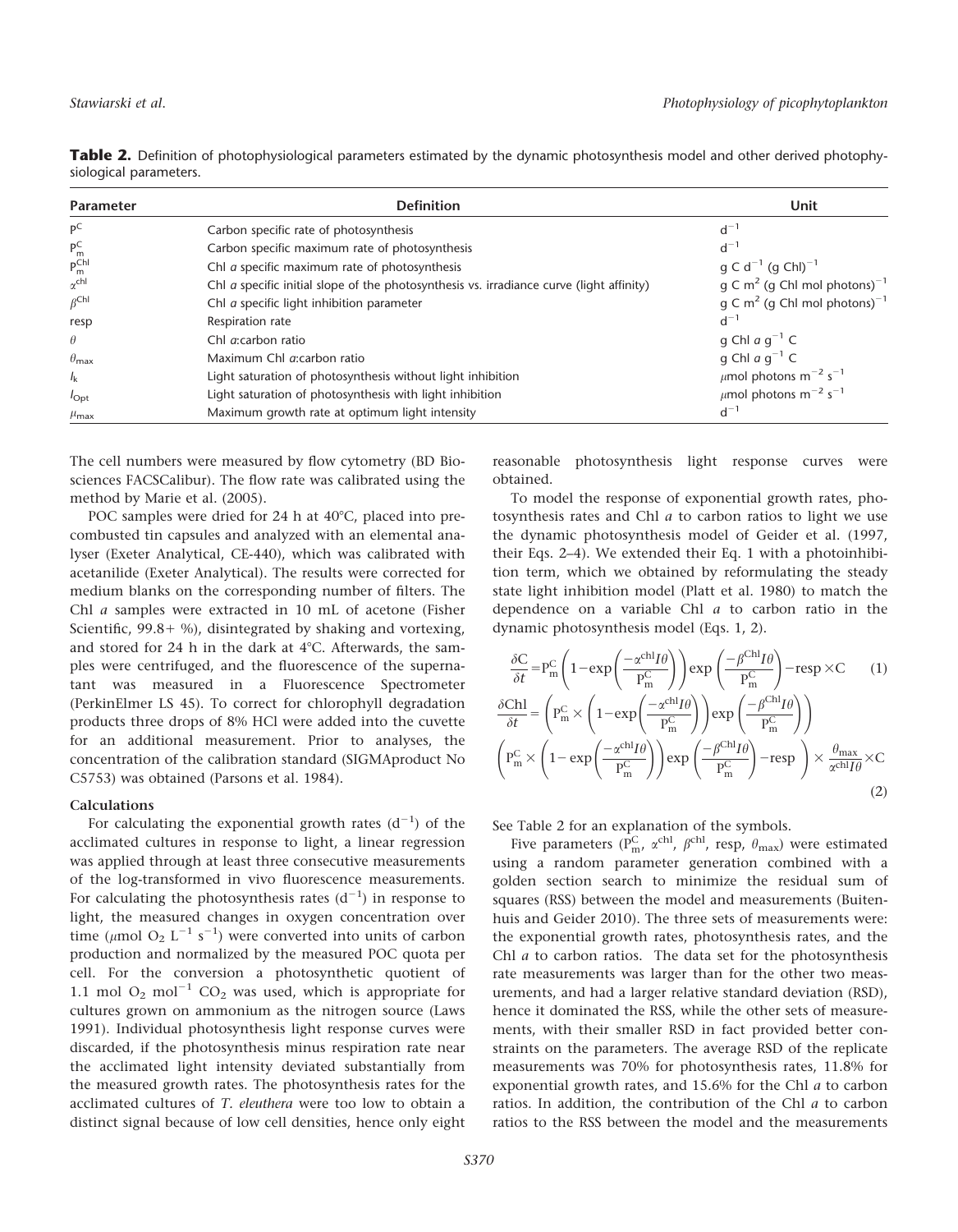was also lower because of its smaller numerical values. Therefore, exponential growth rates were weighted 50 times more in the RSS and Chl a to carbon ratios 30 times more than the photosynthesis rates. With these weights the contribution of exponential growth rates to the RSS was  $21\% \pm 12\%$ , and of Chl *a* to carbon ratios  $1\% \pm 1\%$ . The confidence intervals of the parameters were estimated according to Buitenhuis et al. (2013):

$$
RSS = \left(1.645 \left(\frac{n}{n-2}\right) \left(\frac{2(2n-2)}{n(n-4)}\right) + \frac{n}{n-2}\right) RSS_{\text{min}}\tag{3}
$$

In which  $RSS_{\text{min}}$  is the RSS with the optimized parameter set, and each of the five parameters was varied in both the positive and negative directions until RSS reached the value set by Eq. 3. This equation was not originally formulated for using three different kinds of measurements in a single RSS, so the confidence intervals should be viewed as a relative measure of confidence, and not an exact statistical description of 95% confidence intervals.

The light saturation of photosynthesis without light inhibition  $(I_k)$  can be calculated from Eq. 4 (Talling 1957).

$$
I_{k} = \left(\frac{P_{m}^{Ch1}}{\alpha^{Ch1}}\right) \tag{4}
$$

The light saturation of photosynthesis with light inhibition  $(I<sub>Opt</sub>)$  can be calculated from Eq. 5 (Platt et al. 1980).

$$
I_{\text{Opt}} = \left(\frac{P_{\text{m}}^{\text{Chl}}}{\alpha^{\text{chl}}}\right) \ln \left(\frac{\alpha^{\text{chl}} + \beta^{\text{Chl}}}{\beta^{\text{Chl}}}\right) \tag{5}
$$

If  $\beta^{\text{chl}}$  is very low, the light saturation of photosynthesis approaches infinity. In that case it should be calculated from Eq. 4.

The Chl *a* specific maximum rate of photosynthesis  $(P_m^{\text{Chl}})$ can be calculated from Eq. 6.

$$
P_m^{Chl} = \left(\frac{P_m^C}{\theta(I_{Opt})}\right) \tag{6}
$$

Since Eq. 6 requires  $I_{\text{Opt}}$ , the two equations were solved by iteration. The maximum growth rate (optimum growth rate at light saturation) can be calculated using Eq. 7.

$$
\mu_{\text{max}} = P_{\text{m}}^{\text{C}} \times \left(\frac{14}{24}\right) - \text{resp}
$$
 (7)

To test for statistically significant differences in the photosynthesis parameters between picoprokaryotes and picoeukaryotes, the Wilcoxon-Mann–Whitney-U-Test was used.

# Results

## Exponential growth rates

The measured exponential growth rates (Fig. 1, symbols) increase with increasing acclimation light intensity until

they reach their maximum growth rate at light saturation for each strain. Picoeukaryotes have significantly higher  $(p \le 0.05, \text{ df} = 1)$  exponential growth rates  $(1.2-2 \text{ d}^{-1})$ around light saturation between 120  $\mu$ mol photons m $^{-2}$  s $^{-1}$ and 500  $\mu$ mol photons m<sup>-2</sup> s<sup>-1</sup> than picoprokaryotes (0.3– 0.6 d<sup>-1</sup>) between 64  $\mu$ mol photons m<sup>-2</sup> s<sup>-1</sup> and 330  $\mu$ mol photons  $m^{-2}$  s<sup>-1</sup> (Fig. 1). We also find a decline in exponential growth rates at high light intensities due to photoinhibition in both groups. Synechococcus sp. and the low light Prochlorococcus sp. strain experience the steepest decline in exponential growth rates at high light intensities. The latter is affected by photoinhibition at the lowest light intensity (147  $\mu$ mol photons m<sup>-2</sup> s<sup>-1</sup>) as compared to the other strains examined here.

We also calculate the exponential growth rates in response to acclimation light intensity by the dynamic photosynthesis model (Fig. 1, lines). The model reproduces the observed exponential growth rates well  $(p < 0.01$  for all seven species). However, it tends to have a less negative or a more positive bias at the highest light intensities compared to the optimum light intensities. This bias indicates that the photoinhibition in growth rates tends to be underestimated.

## Photosynthesis rates and parameters

The photosynthesis rates of the acclimated cultures of each strain (PI-curves) increase with increasing light intensity and may be affected by photoinhibition above light saturation (data not shown) as it was also found for the growth rates (Fig. 1). They are further influenced by the acclimation state of the cell, which is reflected in the Chl a to carbon ratio  $(\theta)$ . In theory, a normalization of the photosynthesis rates to  $\theta$  should result in one distinct photosynthesis light response curve for each strain (Figs. 2, 3) and illustrate the decrease in light requirement with increasing  $\theta$  as predicted by Eq. 1 (cf. Buitenhuis and Geider 2010).

To test whether this assumption applies to the measurements or if there is a bias in the model representation of the experimental results, the acclimated response of the individual photosynthesis curves was investigated. For this, photosynthesis parameters were calculated for all individual photosynthesis response curves using the measured Chl a to carbon ratios. These parameters included the maximum carbon specific rate of photosynthesis  $(P_m^C)$ , the affinity to light  $(\alpha^{\text{ch}})$ , the light inhibition term  $(\beta^{\text{ch}})$  and the respiration rate (resp) (see Supporting Information Fig. A1; Table A1 and Stawiarski 2014). There were no trends which would indicate a systematic bias in how the photosynthesis model represents acclimation to light intensity. For example,  $\beta^{\text{chl}}$  was not lowest for cultures acclimated at high light intensities and  $\alpha^{\text{chl}}$ was not highest for cultures acclimated at low light intensities. However, some strains showed a strong variability around the mean estimates.

Finally, the dynamic photosynthesis model was applied to calculate the strain specific sets of these photosynthesis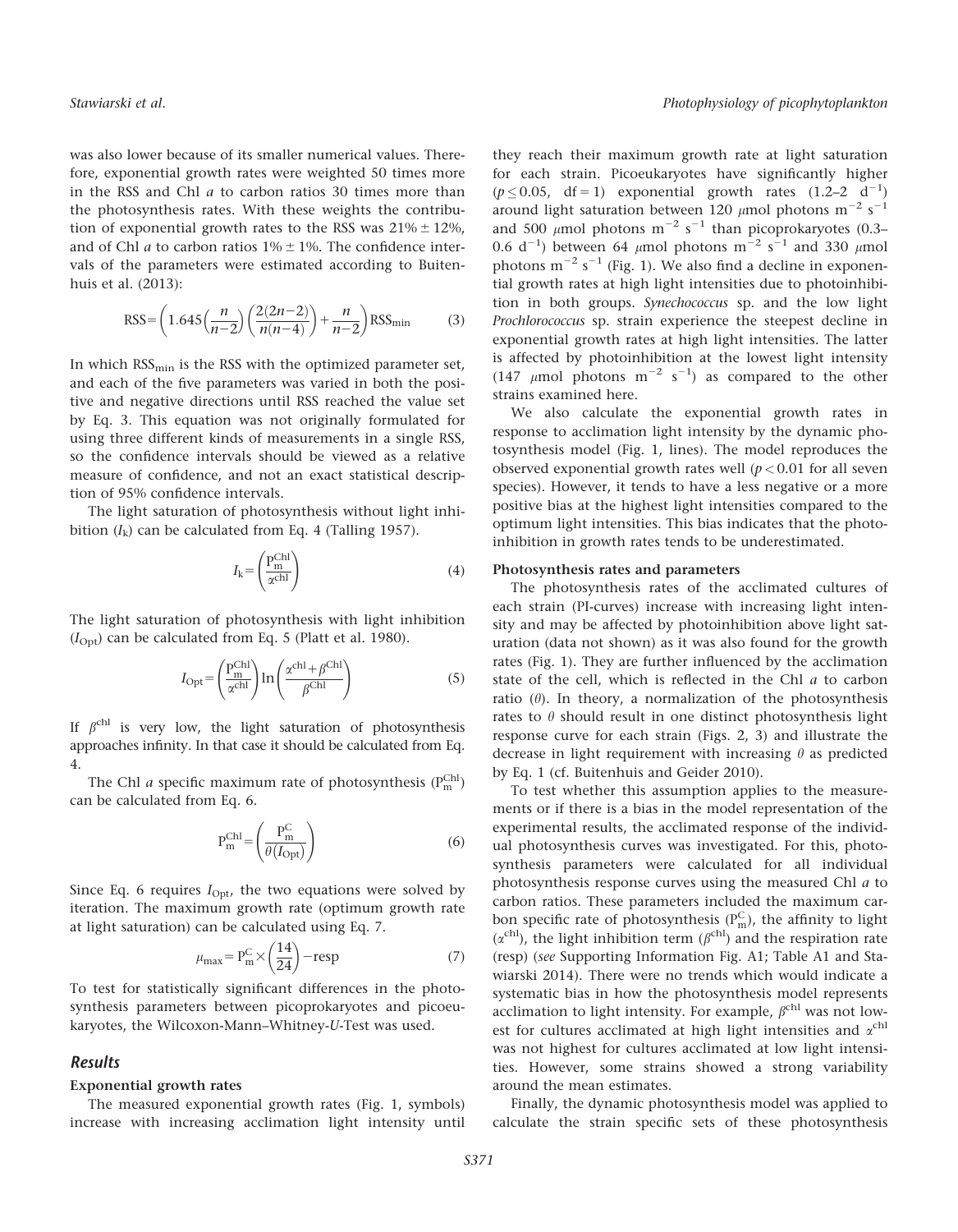

Fig. 1. Exponential growth rates of picophytoplankton as a function of light intensity. Symbols: measurements, lines: dynamic photosynthesis model fits, gray: picoprokaryotes, black: picoeukaryotes.

parameters, and also the maximum Chl a to carbon ratio  $(\theta_{\text{max}})$  (Table 3). It showed that for picoprokaryotes  $P_{\text{m}}^{\text{C}}$  is significantly ( $p \le 0.05$ , df = 1) lower (1.00 ± 0.26 d<sup>-1</sup>) than for picoeukaryotes  $(2.89 \pm 0.63 \text{ d}^{-1})$  (Table 3) and increases significantly with increasing cell size ( $p \le 0.01$ ,  $R^2 = 0.78$ , Fig. 4). However,  $\alpha^{\text{chl}}$  is higher ( $p = 0.29$ , df = 1) for picoprokaryotes  $(11.5 \pm 1.4 \text{ g C m}^2 \text{ (mol photons g Chl)}^{-1})$  than for picoeukaryotes  $(8.2 \pm 6.5 \text{ g C m}^2 \text{ (mol photons g Chl)}^{-1})$ (Table 3). If the outlier value of T. eleuthera is removed, the difference in  $\alpha$ <sup>chl</sup> between the two groups becomes significant ( $p = 0.05$ , df = 1) with an average  $\alpha^{\text{chl}}$  of  $5.0 \pm 1.7$  g C  $m^2$  (mol photons g Chl)<sup>-1</sup>) for the three picoeukaryotes. There is also a significant decrease of  $\alpha^{\text{chl}}$  with cell size ( $p \le 0.05$ ,  $R^2 = 0.73$ ) for the six examined strains excluding the outlier value (Fig. 4b). These trends are consistent between both, the initial acclimated approach and the dynamic photosynthesis model.

Photoinhibition is strongly present in the photosynthesis light response curves of Synechococcus sp. and Picochlorum sp.  $(1.46 \text{ g C m}^2 \text{ (mol photons g Chl)}^{-1}$  and 0.47 g C m<sup>2</sup> (mol photons  $g$  Chl $)^{-1}$ , respectively), while the other species have substantially lower values (Table 3). The respiration rate is higher  $(p = 0.48, df = 1)$  for picoprokaryotes  $(0.18 \pm 0.16 d^{-1})$  than for picoeukaryotes (0.07  $\pm$  0.12 d $^{-1}$ ) (Table 3), again the difference is greater without T. eleuthera (resp<sub>3picoeukaryotes</sub> =  $0.01 \pm 0.02$  $d^{-1}$ ,  $p = 0.28$ , df = 1). On average both of these parameter values were higher for the acclimated response. The maximum Chl *a* to carbon ratios ( $\theta_{\text{max}}$ ) were not significantly ( $p = 0.73$ , df = 1) different between the two groups  $(0.058 \pm 0.016$  g Chl  $(g C)^{-1}$  (Table 3).

In addition, we calculate three photophysiological parameters from the parameters estimated by the dynamic photosynthesis model: the light saturation of photosynthesis without light inhibition  $(I_k, Eq. 4)$ , the light saturation of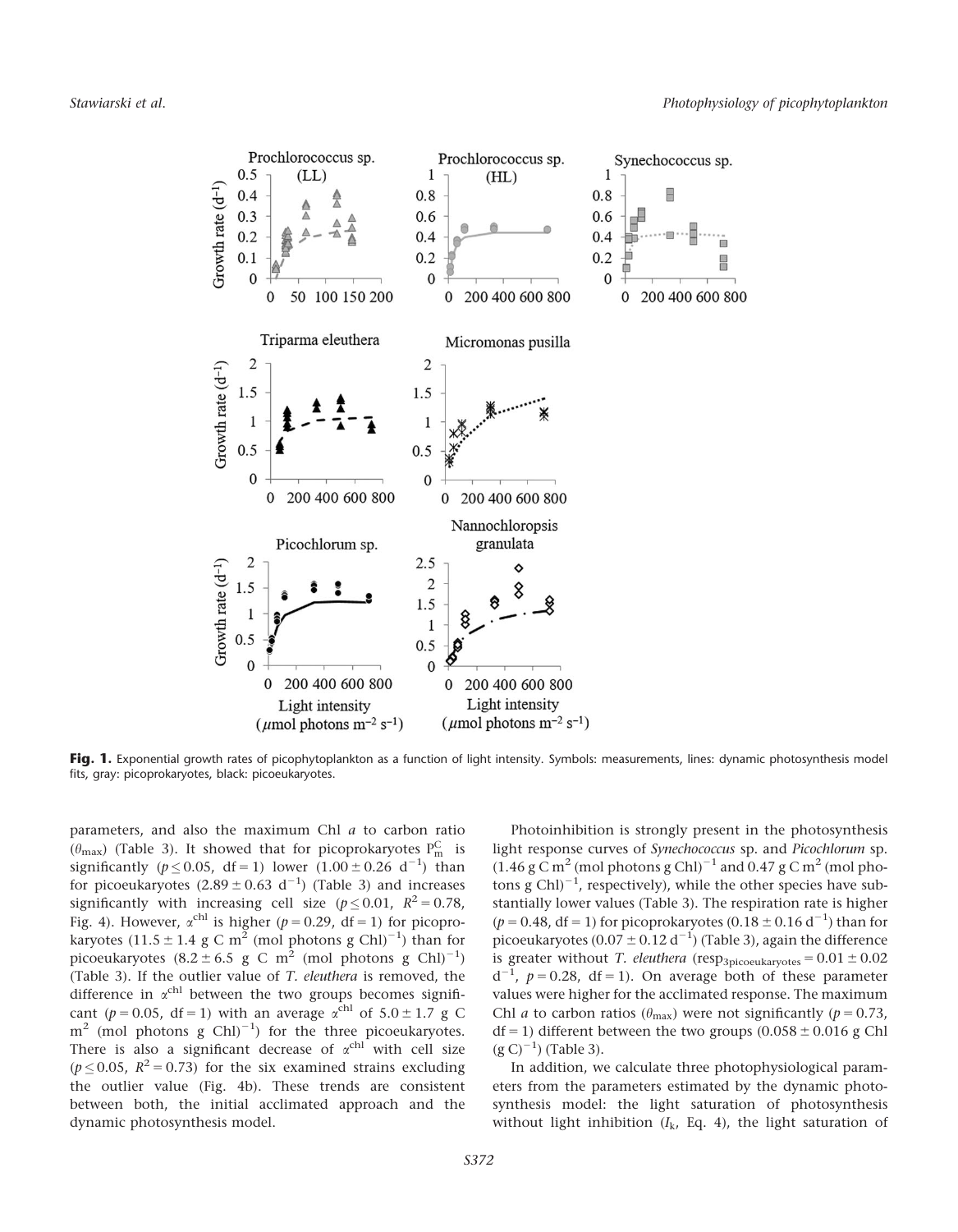

Fig. 2. Photosynthesis rates as a function of light intensity normalized to Chl a to carbon ratios to illustrate the decrease in light requirement with increasing  $\theta$  (Eq. 1). Circles: measurements, lines: dynamic model fits, measurements and fits over the entire measured light intensity range.

photosynthesis with light inhibition  $(I_{\text{Opt}}$ , Eq. 4) and the maximum growth rate ( $\mu_{\text{max}}$ , Eq. 7). Picoprokaryotes reach  $I_{\rm k}$ , at significantly ( $p \leq 0.05$ , df =1) lower light intensities (19–45  $\mu$ mol photons m<sup>-2</sup> s<sup>-1</sup>) than picoeukaryotes (61–274  $\mu$ mol photons m<sup>-2</sup> s<sup>-1</sup>, Table 4). We also find a significant increase in  $I_k$  with cell size ( $p \le 0.05$ ,  $R^2 = 0.61$ , Fig. 4c). If light inhibition is included in the estimation of  $I_{\text{Opt}}$  the values are substantially higher (Table 4). Especially for strains with a very low  $\beta^{\text{chl}}$  the light saturation of photosynthesis is higher than the light intensities used in the experiments (> 2000  $\mu$ mol photons m<sup>-2</sup> s<sup>-1</sup>). For  $\mu_{\text{max}}$ , we find significantly  $(p \le 0.05, \text{ df} = 1)$  lower values for picoprokaryotes

 $(0.41 \pm 0.14 \text{ d}^{-1})$  than for picoeukaryotes  $(1.62 \pm 0.46 \text{ d}^{-1})$ (Table 3). We also find a significant increase of  $\mu_{\text{max}}$  with (1) increasing cell size for all strains ( $p \le 0.05$ ,  $R^2 = 0.86$ , Fig. 4d) and with (2) decreasing  $\alpha^{\text{chl}}$  ( $p \le 0.05$ ,  $R^2 = 0.72$ ) for six examined strains, excluding T. eleuthera.

We also compare the measured maximum growth rates obtained at the light intensity at which the exponential growth rates were highest to  $\mu_{\text{max}}$  calculated from the photosynthesis parameters (Table 4; Fig. 4d). The measured maximum growth rates for both picoprokaryotes  $(0.48 \pm 0.15 \text{ d}^{-1})$ and picoeukaryotes  $(1.51 \pm 0.36 \text{ d}^{-1})$  are similar to the  $\mu_{\text{max}}$ calculated from the photosynthesis parameters (Table 3; Fig.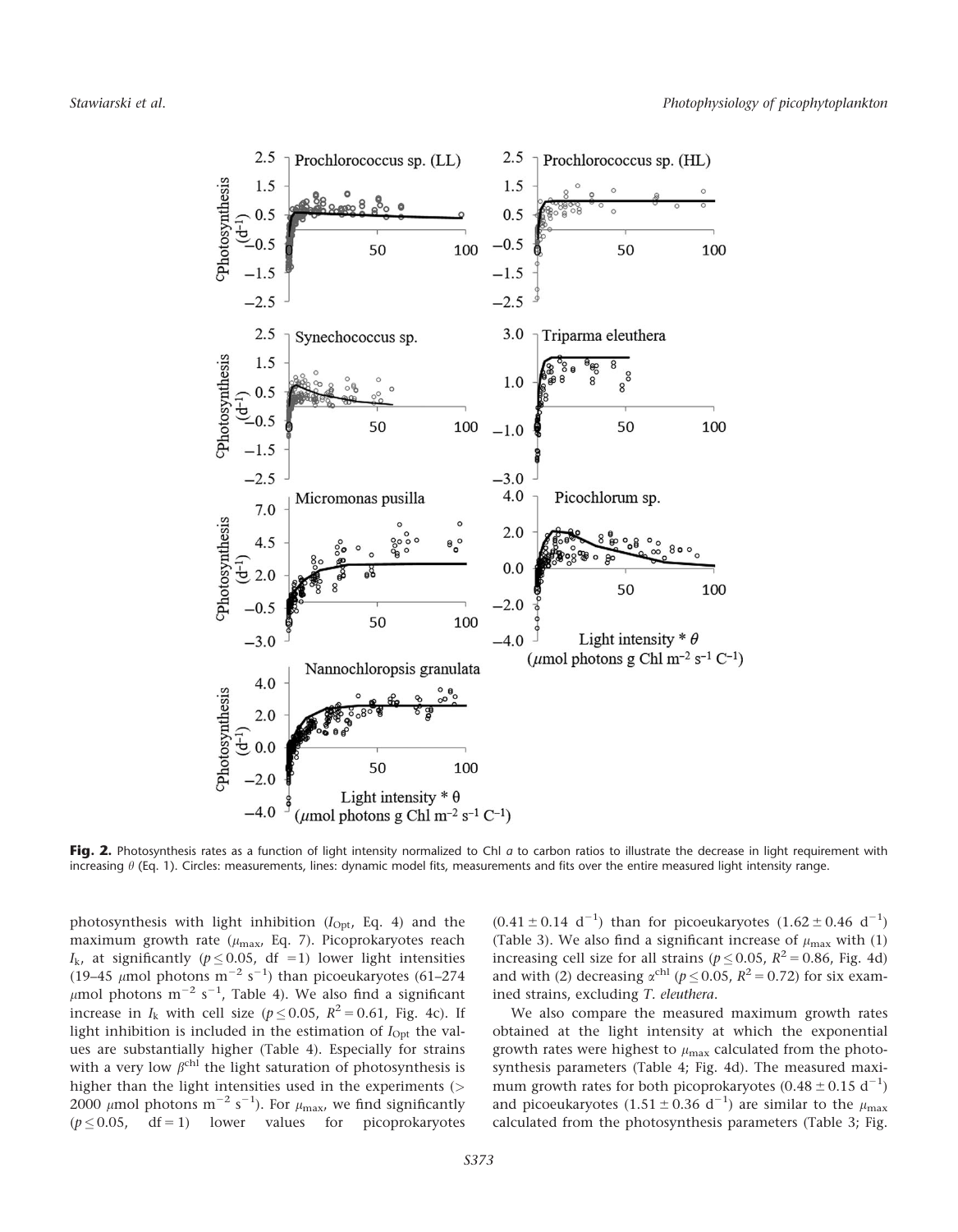

Fig. 3. Photosynthesis rates as a function of light intensity normalized to Chl  $a$  to carbon ratios shown at low light intensities only, lines: dynamic model fits.

4d) and also significantly ( $p \le 0.05$ , df = 1) different between the groups. Further, we find an increase in maximum growth rates with cell size for the picophytoplankton strains examined here (Fig. 4d). This trend is significant for both measured  $\mu_{\text{max}}$  ( $p \le 0.001$ ,  $R^2 = 0.89$ ) and calculated  $\mu_{\text{max}}$  $(p \le 0.01, R^2 = 0.86).$ 

# Chl a to carbon ratios

The Chl *a* to carbon ratios decline reciprocally with increasing light intensity in both picophytoplankton groups from  $0.043 \pm 0.016$  g Chl g<sup>-1</sup> C at 13  $\mu$ mol photons m<sup>-2</sup> s<sup>-1</sup> to  $0.014 \pm 0.004$  g Chl g<sup>-1</sup> C at the highest acclimation light intensity of 720  $\mu$ mol photons m<sup>-2</sup> s<sup>-1</sup> (Fig. 5). The dynamic photosynthesis model estimated  $\theta$  in agreement with these measurements (Fig. 5). Only the estimates for M. pusilla show weaknesses in reproducing the measured maximum and minimum values. This can be explained by a low contribution of  $\theta$  to the total RSS. A higher weight of  $\theta$  in the parameter estimation led to a closer agreement between measurements and model and an increase in  $\theta_{\text{max}}/\theta_{\text{min}}$  in this species. This higher weight was not retained because it led to less realistic results for the other photophysiological parameters of the other species.

# **Discussion**

## Exponential growth rates

The four examined picoeukaryotes have significantly higher exponential growth rates at all acclimation light intensities than the three picoprokaryotes, which is in agreement with previous studies (Malinsky-Rushansky et al. 2002;

|                      |               | ں<br>م    |           | $\alpha^{\text{chl}}$                               |                |                                     | re<br>S                    |                       | resp                      | $\theta_{\text{max}}$ |       |
|----------------------|---------------|-----------|-----------|-----------------------------------------------------|----------------|-------------------------------------|----------------------------|-----------------------|---------------------------|-----------------------|-------|
|                      | Size          |           |           | (mol photons<br>$C \, \text{m}^2$<br>$\bar{\sigma}$ |                | (mol photons<br>$g \subset m^2$     |                            |                       |                           |                       |       |
|                      | πm            | $\bar{a}$ | $\pm$     | 7h<br>$\frac{1}{\sigma}$                            | $\pm$          | $g$ ChI) <sup><math>-1</math></sup> | $\pm$                      | $\bar{d}^-$           | $\pm$                     | $g$ ChI $g^{-1}$ C    | $\pm$ |
| Prochlorococcus (HL) |               |           | š         | 2.14                                                | 0.61           | $5.48 \times 10^{-10}$              | $(9.87 \times 10^{-10})$ * | 0.31                  | 0.01                      | 0.086                 | 0.004 |
| Prochlorococcus (LL) | $\frac{6}{2}$ | 0.81      | <u>ธุ</u> | 12.42                                               | 0.69           | $2.86\times10^{-2}$                 | $6.67\times10^{-3}$        | 0.22                  | 0.01                      | 0.066                 | 0.003 |
| Synechococcus        |               | 0.9       | 5<br>S    | 9.81                                                | 0.38           | 0.47                                | 0.02                       | $2.64\times10^{-6}$   | $(4.74 \times 10^{-6})$ * | 0.041                 | 0.002 |
| T. eleuthera         |               | 2.27      | 0.03      | 7.71                                                | 0.001          | $5.27 \times 10^{-17}$              | $(9.49 \times 10^{-17})$ * | 0.25                  | 0.01                      | 0.044                 | 0.002 |
| M. pusilla           |               | 2.89      | 0.04      | 3.42                                                | $\overline{0}$ | $1.1 \times 10^{-14}$               | $(1.99 \times 10^{-14})$ * | $1.42 \times 10^{-4}$ | $(2.56 \times 10^{-4})$ * | 0.053                 | 0.002 |
| Picochlorum sp.      |               | 3.76      | 0.04      | 6.77                                                | 0.14           | 1.46                                | 0.04                       | $1.01 \times 10^{-6}$ | $(1.83 \times 10^{-6})$ * | 0.067                 | 0.002 |
| N. granulata         |               | 2.63      | 0.03      | 1.83                                                | 0.14           | $4.07 \times 10^{-12}$              | $(7.32 \times 10^{-12})$ * | 0.03                  | $\overline{0}$ .01        | 0.052                 | 0.001 |

Table 3. Photophysiological parameters and confidence intervals estimated by the dynamic photosynthesis model for the strains examined within this study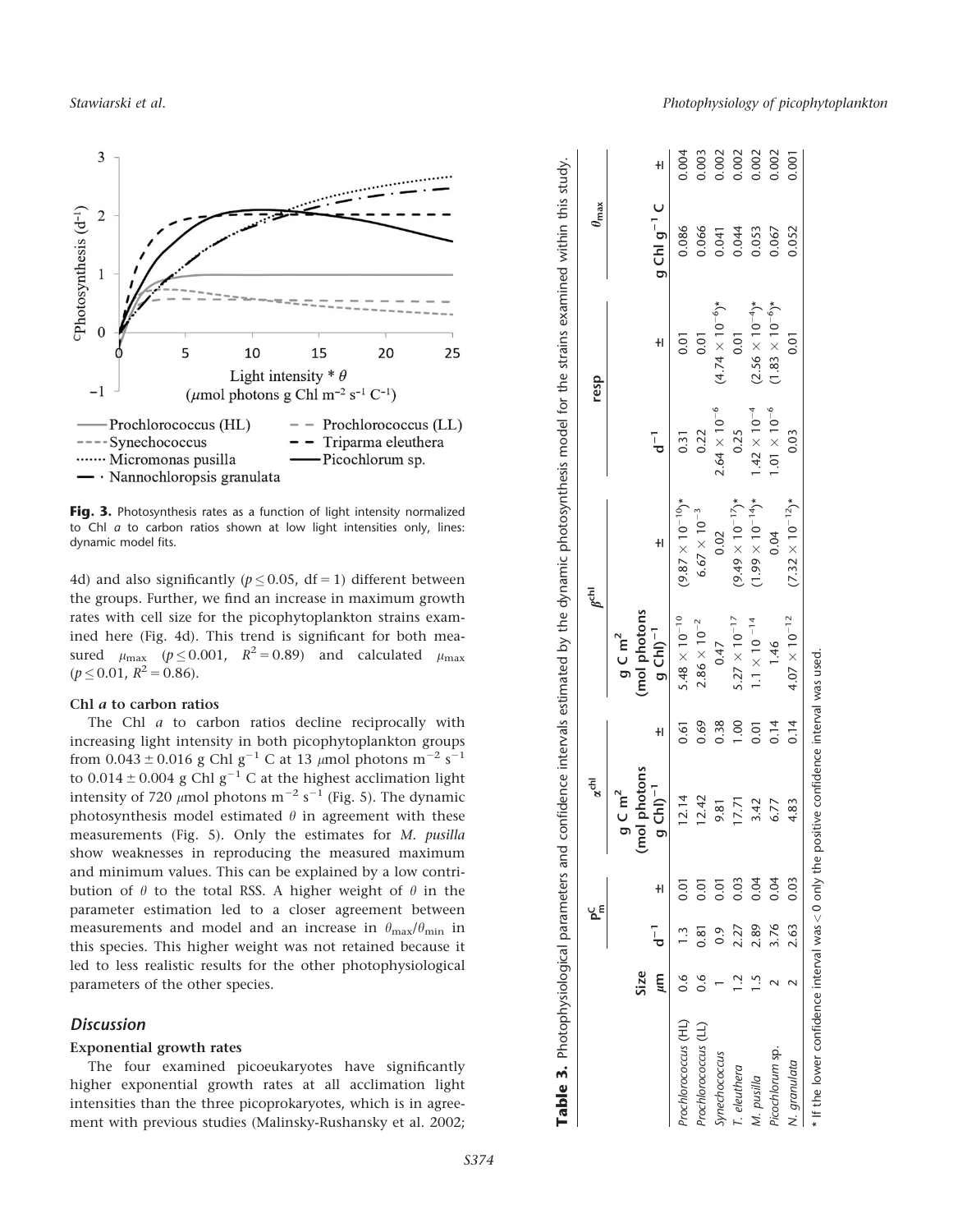

**Fig. 4.** Photophysiological parameters as a function of cell size: (**a**) maximum rate of photosynthesis (P $_{\rm m}^{\rm C}$ ), (**b**) affinity to light ( $\alpha^{\rm ch}$ ), (**c**) light saturation of photosynthesis without photoinhibition (/k), and (**d**) maximum growth rates ( $\mu_{\rm max}$ ): circles: measured, diamonds: calculated from  $P_m^{\rm C}$  and resp., lines: significant trends obtained by linear regression.

Worden et al. 2004; Morán 2007). Exponential growth rates of the low light adapted Prochlorococcus sp. strain are affected by photoinhibition at lower light intensities than of the high light adapted strain. This is a consequence of genetic adaptation in pigment composition to low light environments (Moore and Chisholm 1999). The Synechococcus sp. strain examined here also shows a steep decrease in exponential growth rates at high acclimation light intensities due to photoinhibition, which is unexpected given its general distribution shallower in the water column (Buitenhuis et al. 2012). As our strain was isolated from a depth of 120 m, we can speculate that it is a low light adapted strain.

## Photophysiological parameters

The response of photosynthesis rates of picophytoplankton to light has been investigated in several studies in a variety of units (e.g., Glover et al. 1987; Partensky et al. 1993; Shimada et al. 1996; Moore and Chisholm 1999). Those studies report maximum photosynthesis rates in fg C  $h^{-1}$  (fg Chl  $a$ <sup>-1</sup> and do not separate them from respiration rate. For

a direct comparison, we converted  $P_m^C$  – resp into  $P_m^{\text{Chl}}$  – resp<sup>Chl</sup> in the reported units (Table 4).

The results for  $P_m^{Chl}$  – resp<sup>Chl</sup> of the strains examined here are comparable to those of other studies for picoprokaryotes (Partensky et al. 1993; Shimada et al. 1996) and for picoeukaryotes (Glover et al. 1987; Iriarte and Purdie 1993). Also, the calculated  $\alpha^{\text{chl}}$  is consistent with previous results (Glover et al. 1987; Partensky et al. 1993; Shimada et al. 1996; Moore and Chisholm 1999). To describe the light intensity at which photoinhibition occurs, a photoinhibition index is widely used  $(P_m^{Chl}/\beta^{chl})$ . Of the seven strains tested, the new dynamic photosynthesis model estimates appreciable levels of photoinhibition for two strains, which translates into a photoinhibition index of 936  $\mu$ mol photons m<sup>-2</sup> s<sup>-1</sup> for *Synechococcus* sp. and 785 µmol photons  $\mathrm{m}^{-2}$  s $^{-1}$  for *Picochlorum* sp. These results are at the high end of previously reported values (Glover et al. 1987; Partensky et al. 1993). Photoinhibition was not strongly reflected in the photosynthesis measurements. The strains thus show high resistance to shortterm damage through photoinhibition. In contrast to this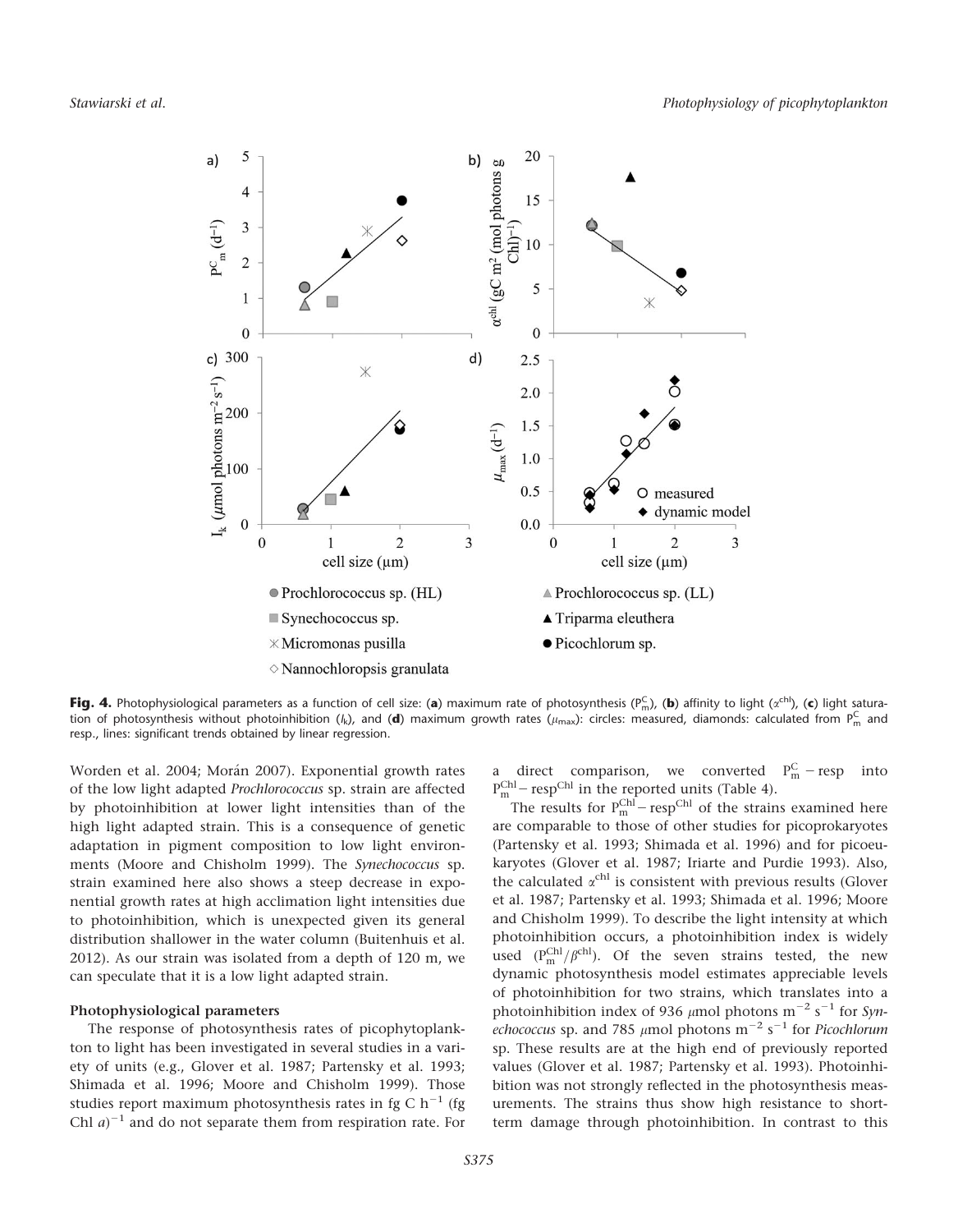Table 4. Parameters calculated from the dynamic model parameters, measured and modeled maximum growth rates ( $\mu_{max}$ , Eq. 7), Light saturation of photosynthesis with and without photoinhibition ( $l_{\rm k}$  and  $l_{\rm opt}$  Eqs. 4, 5), Chl  $a$  to carbon ratios at optimum light intensities, and ChI a specific maximum rates of photosynthesis (P $_{\sf m}^{\sf chl}$ , Eq. 6), also corrected for respiration (P $_{\sf m}^{\sf chl}$  – resp<sup>chI</sup>) for comparison with literature values.

|                      | <b>Measured</b>        |                                | Calculated from dynamic photosynthesis model parameters |                                                   |                                             |                                |                                                        |                                                                                     |  |
|----------------------|------------------------|--------------------------------|---------------------------------------------------------|---------------------------------------------------|---------------------------------------------|--------------------------------|--------------------------------------------------------|-------------------------------------------------------------------------------------|--|
| <b>Species</b>       | <b>Size</b><br>$\mu$ m | $\mu_{\text{max}}$<br>$d^{-1}$ | Ιĸ<br>$\mu$ mol photons<br>$m^{-2} s^{-1}$              | $I_{opt}$<br>$\mu$ mol photons<br>$m^{-2} s^{-1}$ | $\theta_{\rm Opt}$<br>q Chl<br>$(g C)^{-1}$ | $\mu_{\text{max}}$<br>$d^{-1}$ | $P_{m}^{chl}$<br>g C d <sup>-1</sup><br>$(g Chl)^{-1}$ | $P_m^{chl}$ - resp <sup>chl</sup><br>fg C $h^{-1}$<br>(fg Chl $a$ ) <sup>-1</sup> . |  |
| Prochlorococcus (HL) | 0.6                    | 0.48 $(\pm 0.03)$              | 28                                                      | 660                                               | 0.045                                       | 0.45                           | 29                                                     | 1.58                                                                                |  |
| Prochlorococcus (LL) | 0.6                    | $0.33 \ (\pm 0.07)$            | 19                                                      | 114                                               | 0.040                                       | 0.25                           | 20                                                     | 1.04                                                                                |  |
| Synechococcus        |                        | $0.62$ ( $\pm$ 0.03)           | 45                                                      | 140                                               | 0.024                                       | 0.53                           | 38                                                     | 2.74                                                                                |  |
| T. eleuthera         | 1.2                    | 1.27 $(\pm 0.07)$              | 61                                                      | 2462                                              | 0.024                                       | 1.08                           | 93                                                     | 5.93                                                                                |  |
| M. pusilla           | 1.5                    | 1.23 $(\pm 0.06)$              | 274                                                     | 9129                                              | 0.036                                       | 1.69                           | 81                                                     | 5.77                                                                                |  |
| Picochlorum sp.      | 2                      | $1.52 \ (\pm 0.05)$            | 170                                                     | 293                                               | 0.038                                       | 2.19                           | 99                                                     | 7.09                                                                                |  |
| N. granulata         |                        | 2.02 $(\pm 0.14)$              | 179                                                     | 4963                                              | 0.035                                       | 1.51                           | 74                                                     | 5.26                                                                                |  |

short-term photoinhibition of the photosynthesis measurements on a time scale of minutes, long-term photoinhibition on a time scale of days led to a decrease in growth rates for six of the seven examined strains.

Light saturation of photosynthesis without light inhibition  $(I_k)$  is comparable to the previously reported range, which was lower for picoprokaryotes (Glover et al. 1987; Partensky et al. 1993; Shimada et al. 1996; Moore and Chisholm 1999) than for picoeukaryotes (Glover et al. 1987). Light saturation of photosynthesis with light inhibition  $(I_{\text{Opt}})$  for two out of three strains of picoprokaryotes is in agreement with previous results (Partensky et al. 1993; Shimada et al. 1996). The high light adapted Prochlorococcus sp. strain was less affected by photoinhibition and exceeded this estimate. Only the value for Picochlorum sp. in the group of picoeukaryotes can be regarded as reasonable because its  $\beta^{\text{chl}}$  is higher than of the other strains. The  $I_{\text{Opt}}$  of the other picoeukaryote strains exceeds the light intensities used within these experiments substantially. The low representation of photoinhibition in photosynthesis measurements and consequently in the model fits suggests that  $I_k$  is a better measure than  $I_{\text{Opt}}$  for estimating the light intensity for light saturation in the investigated strains.

The maximum growth rates calculated from photophysiological parameters for two out of three picoprokaryotes are similar to those measured in other studies (Moore and Chisholm 1999; Kuan et al. 2015). We calculated a slightly lower  $\mu_{\text{max}}$  for the low light adapted *Prochlorococcus* sp. strain which may be explained by strain related differences, as the temperature was chosen to be at its optimum (Stawiarski et al. 2016). The higher maximum growth rates of picoeukaryotes are consistent with previous findings (Glover et al. 1987; Six et al. 2008).

# Effect of cell size on photophysiology

We find evidence for significant differences in the photophysiological parameters between both picophytoplankton



**Fig. 5.** Chl a to carbon ratios (g  $g^{-1}$ ) as a function of acclimation light intensity. Symbols: measurements, lines: dynamic photosynthesis model fits.

groups. Picoprokaryotes have significantly lower maximum rates of photosynthesis and maximum growth rates, but significantly higher affinities for light and consequently a lower light saturation of photosynthesis. The significant continuous trends with cell size that we find here (Fig. 4) suggest that these differences may be caused by cell size rather than by taxonomic differences between prokaryotes and eukaryotes.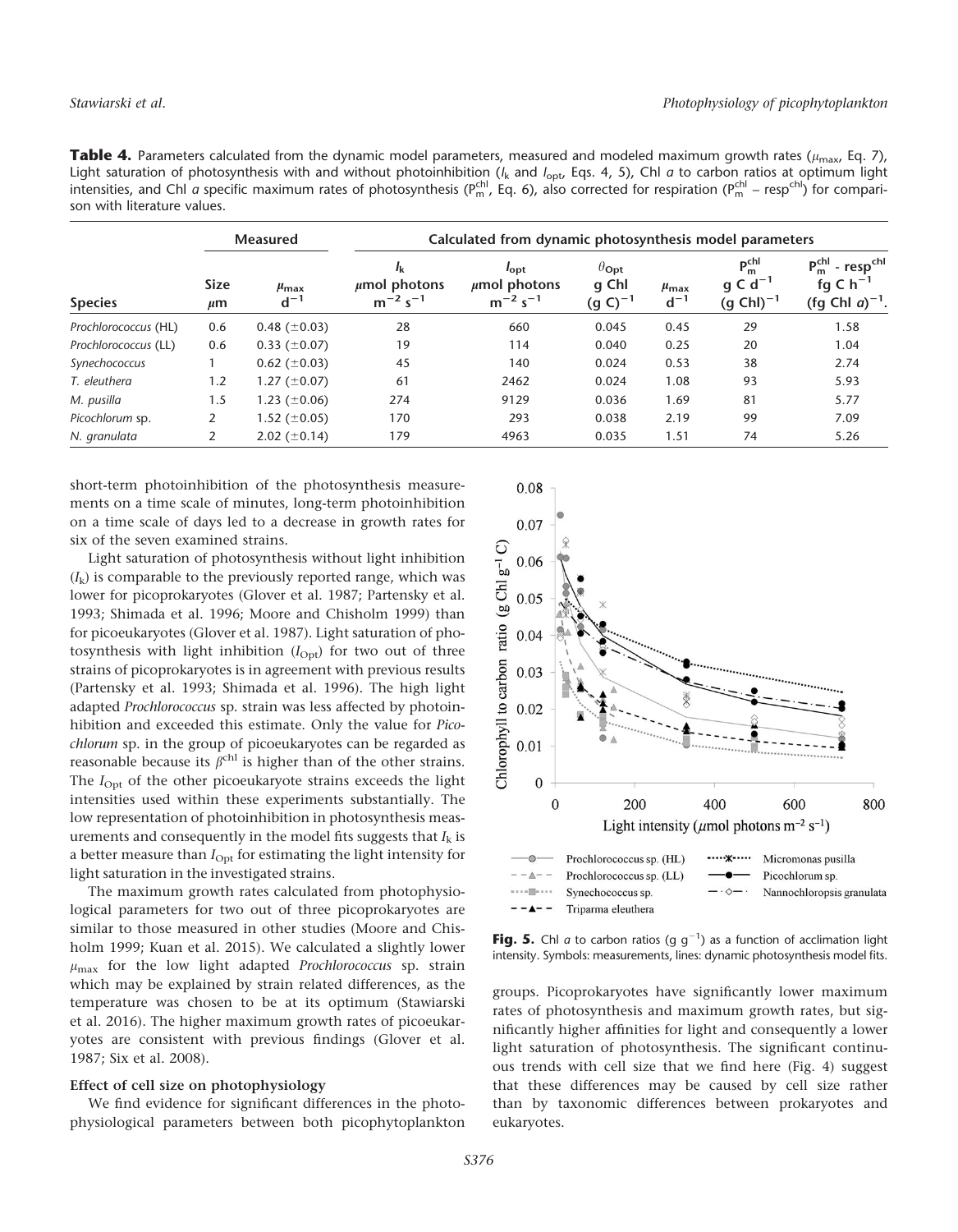The increasing trend for  $P_m^C$  and  $\mu_{max}$  with picophytoplankton cell size has previously been described (Bec et al. 2008; Marañón et al. 2013). The increase in these rates in this phytoplankton size class can be related to the decreasing proportion of non-scalable cell components with increasing cell size (Raven 1998). It deviates from the general sizescaling rule for phytoplankton which shows a decreasing trend in maximum growth rates for cells bigger than 2–3  $\mu$ m (Bec et al. 2008; Marañón et al. 2013).

In contrast, we show that  $\alpha^{\text{chl}}$  decreases with increasing cell size. This finding is also consistent with previous findings (Edwards et al. 2015), and in agreement with theoretical assumptions related to the size of picophytoplankton. The small package effect in small cells leads to an increased efficiency in light acquisition at the expense of their maximum growth rate (Geider et al. 1986; Raven 1998). However, Edwards et al. (2015) report a positive correlation of  $\alpha^{\text{chl}}$ with  $\mu_{\text{max}}$  for phytoplankton. We show that this trend does not apply to picophytoplankton, but leads to a deviation from the general size-scaling rule for this photophysiological parameter.

Both of the above described relationships of the maximum rate of photosynthesis and of  $\alpha^{\text{chl}}$  with cell size result in an increasing trend of light saturation of photosynthesis with cell size. This is also contrary to the results of Edwards et al. (2015), who found a negative, although not significant trend of light saturation with cell volume. In accordance with our results, it is believed that light saturation increases with increasing size due to decreasing light harvesting efficiency and also decreasing photoinactivation effects in larger cells (Key et al. 2010).

The generally higher exponential growth rates (Fig. 1) and photosynthesis rates (Figs. 2, 3) of picoeukaryotes over a wider range of light intensities may explain their high global contribution to picophytoplankton biomass of 49–68% (Buitenhuis et al. 2012). However, the higher affinity to light, lower nutrient requirements and lower grazing pressure are beneficial for picoprokaryotes in the deep chlorophyll maximum and in oligotrophic ocean regions (Chen and Liu 2010).

Field measurements show that there may be an opposite size related trend in maximum growth rates for picophytoplankton in oligotrophic ocean regions with picoprokaryotes having higher growth rates than picoeukaryotes (Taniguchi et al. 2014; Zubkov 2014). We show that even though the affinity to light is higher for picoprokaryotes, growth rates (Fig. 1) and photosynthesis rates (Figs. 2, 3) are still higher for picoeukaryotes under low light conditions. The higher in situ growth rates of picoprokaryotes in oligotrophic ocean areas may be a consequence of the better adaptation of small cells to low nutrient availability (Taniguchi et al. 2014). This is supported by the success of picoprokaryotes in competition for e.g., phosphorus (Zubkov et al. 2007) or organic nitrogen components (Zubkov et al. 2003) in oligotrophic ocean waters. Also, iron enrichment experiments have revealed that phytoplankton communities only grow at half of their maximum growth rates due to nutrient limitation (Landry et al. 2000; Laws 2013). Picoprokaryotes have been shown to dominate the picophytoplankton biomass in oligotrophic environments (Moore et al. 1995; Partensky et al. 1999b), but the proportion of picoeukaryotes and also the community growth rate increases with nutrient availability over a spatial and seasonal gradient (Morán 2007; Vázquez-Domínguez et al. 2013). With the dominance of picoeukaryotes, community growth rates are significantly higher (Morán 2007; Vázquez-Domínguez et al. 2013). The maximum growth rates presented here are consistent with in situ growth rates of the dominant picophytoplankton group in coastal areas (Vázquez-Domínguez et al. 2013).

## The dynamic photosynthesis model

The bias in the estimation of exponential growth rates in response to light intensity by the dynamic photosynthesis model indicates that photoinhibition in exponential growth rates tends to be underestimated. This may be a consequence of the low representation of photoinhibition in the photosynthesis light response curves, which is reflected in the relatively low values of  $\beta^{chl}$  for five of the seven species (Table 3). Exponential growth rates may be affected by irreversible long-term damage to photosynthetic machinery during acclimation to high light intensities (on the time-scale of days), while photosynthesis rates may be affected by reversible short-term damage (on the time-scale of minutes). The dynamic photosynthesis model only represents reversible damage as a function of  $\theta$ .

Also, Talmy et al. (2013) discussed potential differences in the photoacclimation potential of different phytoplankton groups due to genetic adaptation to either static or dynamic light environments. This adaptation influences their potential for allocating nitrogen to cell components associated with carbon fixation, light harvesting, photoprotection, or biosynthesis. The investment in photoprotective machinery stays higher for cells growing in dynamic light environments, even if acclimated to lower light conditions. In turn, cells, which are adapted to more stable light environments, such as Prochlorococcus sp. optimize their growth rates by reaching higher  $\theta$ , but being more affected by photoinhibition at high light. In addition, cells which are adapted to very stable light environments, such as the Prochlorococcus sp. low-light ecotypes have less flexible  $\theta$  (Talmy et al. 2013), which is in agreement with measurements of  $\theta$  for the two Prochlorococcus sp. ecotypes within the present study.

Generally, picophytoplankton dominate relatively stable environments like the oligotrophic subtropical gyres. Hence, these genetic adaptations could lead to a relatively important effect of photoinhibition on photosynthesis and exponential growth rates. Thus we would suggest to explicitly distinguish between short-term and long-term damage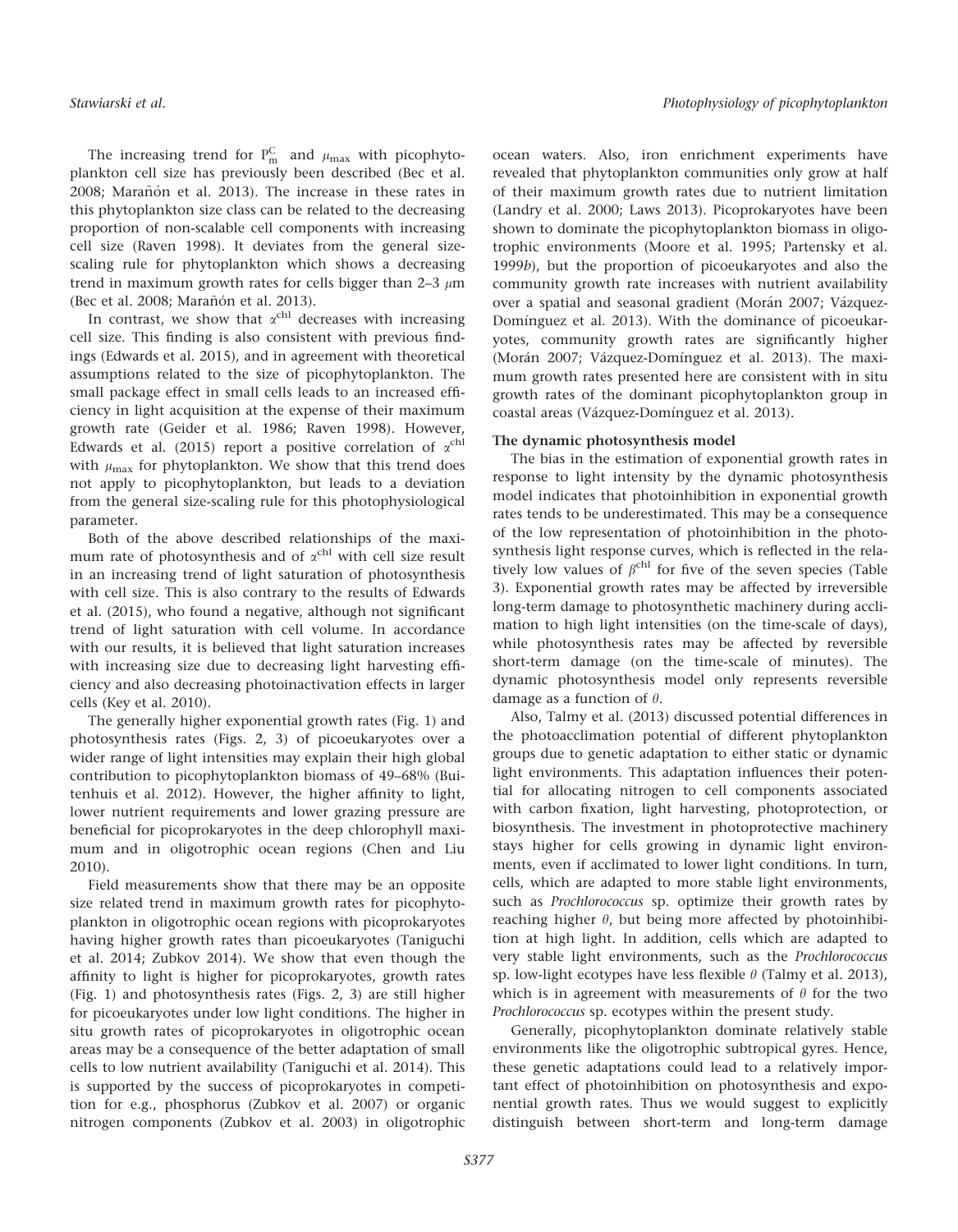through photoinhibition in phytoplankton cells within dynamic photosynthesis models.

Another possible explanation for the bias in the estimation of exponential growth rates by the dynamic photosynthesis model may be missing flexibility of the respiration rate of the model. It calculates a constant respiration rate from measurements of the photosynthesis rate in the dark and applies it to the photosynthesis and exponential growth rate calculations. Since individual respiration rates were measured for each acclimated culture in the dark, it was accounted for the differences between the different acclimations with their individual growth rates. However, respiration rate may also vary with light intensity for the photosynthesis measurements. As the greater part of the residuals between the model and the data sets was explained by the photosynthesis measurements, this could be a limitation. Also, calculations of the respiration rates for individual photosynthesis curves using an acclimated approach led to much higher values with substantially higher errors than the estimate by the dynamic photosynthesis model. We would therefore suggest that the high variability in dark respiration rate measurements may have led to the uncertainty in estimating this parameter.

We show that the parameterization obtained by the dynamic photosynthesis model is able to reproduce  $P_m^C$  and  $\alpha^{\text{chl}}$  in a range of values that have previously been reported in other studies. Hence, also the presented estimates of  $\mu_{\text{max}}$ and  $I_k$  can be regarded as adequate. The estimation of  $\mu_{\text{max}}$ from the dynamic model parameters was accurate and showed the same significant trend with cell size as was found in the measured maximum growth rates. We also show that it is worth to consider the contributions of both picoprokaryotes and picoeukaryotes when modeling picophytoplankton, as some of their photophysiological characteristics differ significantly. Most studies which were conducted on picophytoplankton were biased toward picoprokaryotes. Based on our results we suggest that a model parameterization with physiological parameters representative for picoprokaryotes is not appropriate for a picophytoplankton community and indicates that there is a special need to study this diverse group more thoroughly.

# References

- Azam, F., T. Fenchel, J. G. Field, J. S. Gray, L. A. Meyer-Reil, and F. Thingstad. 1983. The ecological role of watercolumn microbes in the sea. Mar. Ecol. Prog. Ser. 10: 257–263. doi[:10.3354/meps010257](http://dx.doi.org/10.3354/meps010257)
- Bec, B., Y. Collos, A. Vaquer, D. Mouillot, and P. Souchu. 2008. Growth rate peaks at intermediate cell size in marine photosynthetic picoeukaryotes. Limnol. Oceanogr. 53: 863–867. doi[:10.4319/lo.2008.53.2.0863](http://dx.doi.org/10.4319/lo.2008.53.2.0863)
- Berges, J. A., D. Franklin, and P. J. Harrison. 2001. Evolution of an artificial seawater medium: Improvements in

enriched seawater, artificial water over the last two decades. J. Phycol. 37: 1138–1145. doi:[10.1046/j.1529-](http://dx.doi.org/10.1046/j.1529-8817.2001.01052.x) [8817.2001.01052.x](http://dx.doi.org/10.1046/j.1529-8817.2001.01052.x)

- Boyd, P. W., R. Strzepek, F. Fu, and D. A. Hutchins. 2010. Environmental control of open-ocean phytoplankton groups: Now and in the future. Limnol. Oceanogr. 55: 1353–1376. doi:[10.4319/lo.2010.55.3.1353](http://dx.doi.org/10.4319/lo.2010.55.3.1353)
- Buitenhuis, E. T., and R. J. Geider. 2010. A model of phytoplankton acclimation to iron – light colimitation. Limnol. Oceanogr. 55: 714–724. doi[:10.4319/lo.2010.55.2.0714](http://dx.doi.org/10.4319/lo.2010.55.2.0714)
- Buitenhuis, E. T., and others. 2012. Picophytoplankton biomass distribution in the global ocean. Earth Syst. Sci. Data 4: 37–46. doi:[10.5194/essd-4-37-2012](http://dx.doi.org/10.5194/essd-4-37-2012)
- Buitenhuis, E. T., T. Hashioka, and C. Le Quéré. 2013. Combined constraints on global ocean primary production using observations and models. Global Biogeochem. Cycles 27: 847–858. doi[:10.1002/gbc.20074](http://dx.doi.org/10.1002/gbc.20074)
- Buitenhuis, E. T., and others. 2013. MAREDAT: Towards a world atlas of MARine ecosystem DATa. Earth Syst. Sci. Data 5: 227–239. doi[:10.5194/essd-5-227-2013](http://dx.doi.org/10.5194/essd-5-227-2013)
- Chen, B., and H. Liu. 2010. Relationships between phytoplankton growth and cell size in surface oceans: Interactive effects of temperature, nutrients, and grazing. Limnol. Oceanogr. 55: 965–972. doi[:10.4319/lo.2010.55.3.0965](http://dx.doi.org/10.4319/lo.2010.55.3.0965)
- Cullen, J. J. 1990. On models of growth and photosynthesis in phytoplankton. Deep-Sea Res. 37: 667–683. doi: [10.1016/0198-0149\(90\)90097-F](http://dx.doi.org/10.1016/0198-0149(90)90097-F)
- Edwards, K. F., M. K. Thomas, C. A. Klausmeier, and E. Litchman. 2015. Light and growth in marine phytoplankton: Allometric, taxonomic, and environmental variation. Limnol. Oceanogr. 60: 540–552. doi[:10.1002/lno.10033](http://dx.doi.org/10.1002/lno.10033)
- Falkowski, P. G., and J. La Roche. 1991. Acclimation to spectral irradiance in algae. J. Phycol. 27: 8–14. doi:[10.1111/](http://dx.doi.org/10.1111/j.0022-3646.1991.00008.x) [j.0022-3646.1991.00008.x](http://dx.doi.org/10.1111/j.0022-3646.1991.00008.x)
- Fenchel, T. 2008. The microbial loop 25 years later. J. Exp. Mar. Biol. Ecol. 366: 99–103. doi[:10.1016/j.jembe.2008.07.013](http://dx.doi.org/10.1016/j.jembe.2008.07.013)
- Geider, R. J. 1987. Light and temperature dependence of the carbon to chlorophyll a ratio in microalgae and cyanobacteria: Implications for physiology and growth of phytoplankton. New Phytol. 106: 1–34. doi:[10.1111/j.1469-](http://dx.doi.org/10.1111/j.1469-8137.1987.tb04788.x) [8137.1987.tb04788.x](http://dx.doi.org/10.1111/j.1469-8137.1987.tb04788.x)
- Geider, R. J., T. Platt, and J. A. Raven. 1986. Size dependence of growth and photosynthesis in diatoms: A synthesis. Mar. Ecol. Prog. Ser. 30: 93–104. doi[:10.3354/meps030093](http://dx.doi.org/10.3354/meps030093)
- Geider, R. J., H. L. MacIntyre, and T. M. Kana. 1997. Dynamic model of phytoplankton growth and acclimation: Responses of the balanced growth rate and the chlorophyll a:carbon ratio to light, nutrient-limitation and temperature. Mar. Ecol. Prog. Ser. 148: 187–200. doi: [10.3354/meps148187](http://dx.doi.org/10.3354/meps148187)
- Geider, R. J., H. L. MacIntyre, and T. M. Kana. 1998. A dynamic regulatory model of phytoplanktonic acclimation to light, nutrients, and temperature. Limnol. Oceanogr. 43: 679–694. doi[:10.4319/lo.1998.43.4.0679](http://dx.doi.org/10.4319/lo.1998.43.4.0679)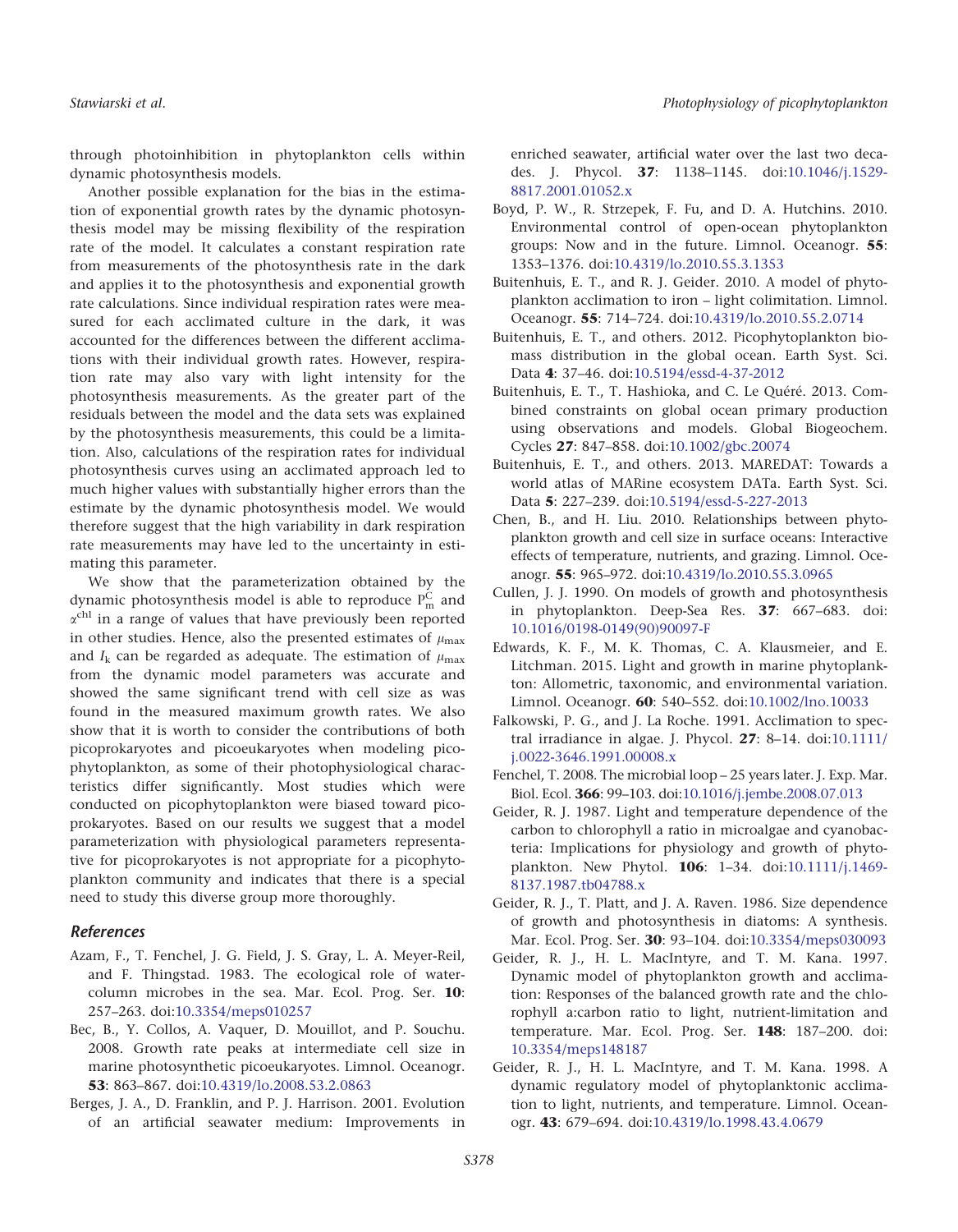- Glover, H. E., M. D. Keller, and R. W. Spinrad. 1987. The effects of light quality and intensity on photosynthesis and growth of marine eukaryotic and prokaryotic phytoplankton clones. J. Exp. Mar. Biol. Ecol. 105: 137–159. doi[:10.1016/0022-0981\(87\)90168-7](http://dx.doi.org/10.1016/0022-0981(87)90168-7)
- Grossman, A. R., K. R. M. Mackey, and S. Bailey. 2010. A perspective on photosynthesis in the oligotrophic oceans: Hypotheses concerning alternate routes of electron flow1. J. Phycol. 46: 629–634. doi:[10.1111/j.1529-8817.2010.00852.x](http://dx.doi.org/10.1111/j.1529-8817.2010.00852.x)
- Guillou, L., M.-J. Chrétiennot-Dinet, L. K. Medlin, H. Claustre, S. Loiseaux-de Goer, and D. Vaulot. 1999. Bolidomonas: A new genus with two scpecies belonging to a new algal class, the Bolidophyceae (Heterokonta). J. Phycol. 35: 368–381. doi[:10.1046/j.1529-8817.1999.3520368.x](http://dx.doi.org/10.1046/j.1529-8817.1999.3520368.x)
- Hashimoto, S., and A. Shiomoto. 2000. Comparison of GF/F filters and 0.2 and 0.6  $\mu$ m nuclepore filters on the chlorophyll a retention. Bull. Nat. Res. Inst. Far Seas Fish. 37: 45–48. doi:[10.1016/j.jembe.2007.01.008](http://dx.doi.org/10.1016/j.jembe.2007.01.008)
- Ichinomiya, M., A. L. dos Santos, P. Gourvil, S. Yoshikawa, M. Kamiya, K. Ohki, S. Audic, C. De Vargas, M.-H. Noël, D. Vaulot, and A. Kuwata. 2016. Diversity and oceanic distribution of the Parmales (Bolidophyceae), a picoplanktonic group closely related to diatoms. ISME Journal 10: 2419–2434. doi:[10.1038/ismej.2016.38](http://dx.doi.org/10.1038/ismej.2016.38)
- Iriarte, A., and D. A. Purdie. 1993. Photosynthesis and growth response of the oceanic picoplankter Pycnococcus provasolii Guillard (clone  $\Omega$ 48-23) (Chlorophyta) to variations in irradiance, photoperiod and temperature. J. Exp. Mar. Biol. Ecol. 168: 239–251. doi[:10.1016/0022-](http://dx.doi.org/10.1016/0022-0981(93)90263-N) [0981\(93\)90263-N](http://dx.doi.org/10.1016/0022-0981(93)90263-N)
- Key, T., A. McCarthy, D. A. Campbell, C. Six, S. Roy, and Z. V. Finkel. 2010. Cell size trade-offs govern light exploitation strategies in marine phytoplankton. Environ. Microbiol. 12: 95–104. doi:[10.1111/j.1462-2920.2009.02046.x](http://dx.doi.org/10.1111/j.1462-2920.2009.02046.x)
- Kuan, D., S. Duff, D. Posarac, and X. Bi. 2015. Growth optimization of Synechococcus elongatus PCC7942 in lab flasks and a 2-D photobioreactor. Can. J. Chem. Eng. 93: 640–647. doi[:10.1002/cjce.22154](http://dx.doi.org/10.1002/cjce.22154)
- Lakeman, M. B., P. von Dassow, and R. A. Cattolico. 2009. The strain concept in phytoplankton ecology. Harmful Algae 8: 746–758. doi[:10.1016/j.hal.2008.11.011](http://dx.doi.org/10.1016/j.hal.2008.11.011)
- Landry, M. R., M. E. Ondrusek, S. J. Tanner, S. L. Brown, J. Constantinou, R. R. Bidigare, K. H. Coale, and S. Fitzwater. 2000. Biological response to iron fertilization in the eastern equatorial Pacific (IronEx II). I. Microplankton community abundances and biomass. Mar. Ecol. Prog. Ser. 201: 27–42. doi[:10.3354/meps201027](http://dx.doi.org/10.3354/meps201027)
- Laws, E. A. 1991. Photosynthetic quotients, new production and net community production in the open ocean. Deep-Sea Res. 38: 143–167. doi[:10.1016/0198-0149\(91\)90059-O](http://dx.doi.org/10.1016/0198-0149(91)90059-O)
- Laws, E. A. 2013. Evaluation of in situ phytoplankton growth rates: A synthesis of data from varied approaches. Ann. Rev. Mar. Sci. 5: 247–268. doi[:10.1146/annurev](http://dx.doi.org/10.1146/annurev-marine-121211-172258)[marine-121211-172258](http://dx.doi.org/10.1146/annurev-marine-121211-172258)
- Malinsky-Rushansky, N., T. Berman, T. Berner, Y. Z. Yacobi, and Z. Dubinsky. 2002. Physiological characteristics of picophytoplankton, isolated from Lake Kinneret: Responses to light and temperature. J. Plankton Res. 24: 1173–1183. doi:[10.1093/plankt/24.11.1173](http://dx.doi.org/10.1093/plankt/24.11.1173)
- Marañón, E., P. Cermeño, D. C. López-Sandoval, T. Rodríguez-Ramos, C. Sobrino, M. Huete-Ortega, J. M. Blanco, and J. Rodríguez. 2013. Unimodal size scaling of phytoplankton growth and the size dependence of nutrient uptake and use. Ecol. Lett. 16: 371–379. doi:[10.1111/](http://dx.doi.org/10.1111/ele.12052) [ele.12052](http://dx.doi.org/10.1111/ele.12052)
- Marie, D., N. Simon, and D. Vaulot. 2005. Phytoplankton cell counting by flow cytometry, p. 253–267. In R. Andersen [ed.], Algal culturing techniques. Elsevier/Academic Press.
- Massana, R., and R. Logares. 2013. Eukaryotic versus prokaryotic marine picoplankton ecology. Environ. Microbiol. 15: 1254–1261. doi[:10.1111/1462-2920.12043](http://dx.doi.org/10.1111/1462-2920.12043)
- Moore, L. R., R. Goericke, and S. W. Chisholm. 1995. Comparative physiology of Synechococcus and Prochlorococcus: Influence of light and temperature on growth, pigments, fluorescence and absorptive properties. Mar. Ecol. Prog. Ser. 116: 259–275. doi:[10.3354/meps116259](http://dx.doi.org/10.3354/meps116259)
- Moore, L. R., and S. W. Chisholm. 1999. Photophysiology of the marine cyanobacterium Prochlorococcus: Ecotypic differences among cultured isolate. Limnol. Oceanogr. 44: 628–638. doi[:10.3354/meps116259](http://dx.doi.org/10.3354/meps116259)
- Morán, X. A. G. 2007. Annual cycle of picophytoplankton photosynthesis and growth rates in a temperate coastal ecosystem: A major contribution to carbon fluxes. Aquat. Microb. Ecol. 49: 267–279. doi:[10.3354/ame01151](http://dx.doi.org/10.3354/ame01151)
- Morán, X. A. G., Á. López-Urrutia, A. Calvo-Díaz, and W. K. W. Li. 2010. Increasing importance of small phytoplankton in a warmer ocean. Glob. Chang. Biol. 16: 1137– 1144. doi[:10.1111/j.1365-2486.2009.01960.x](http://dx.doi.org/10.1111/j.1365-2486.2009.01960.x)
- Parsons, T. R., Y. Maita, and C. M. Lalli. 1984. A Manual of Chemical and Biological Methods for Seawater Analysis. Pergamon Press, Oxford, 173 pp.
- Partensky, F., N. Hoepffner, W. K. W. Li, O. Ulloa, and D. Vaulot. 1993. Photoacclimation of Prochlorococcus sp. (Prochlorophyta) strains isolated from the North Atlantic and the Mediterranean Sea. Plant Physiol. 101: 285–296. doi[:10.1104/pp.101.1.285](http://dx.doi.org/10.1104/pp.101.1.285)
- Partensky, F., D. Blanchot, and D. Vaulot. 1999. Differential distribution and ecology of Prochlorococcus and Synechococcus in oceanic waters: a review. Bull. Inst. Oceanogr. Monaco Numero Spec. 19: 457–475.
- Paulino, A. I., M. Heldal, S. Norland, and J. K. Egge. 2013. Elemental stoichiometry of marine particulate matter measured by wavelength dispersive X-ray fluorescence (WDXRF) spectroscopy. J. Mar. Biol. Assoc. U.K. 93: 2003– 2014. doi[:10.1017/S0025315413000635](http://dx.doi.org/10.1017/S0025315413000635)
- Platt, T., C. L. Gallegos, and W. Glen Harrison. 1980. Photoinhibition and photosynthesis in natural assemblages of marine phytoplankton. J. Mar. Res. 38: 687–701.